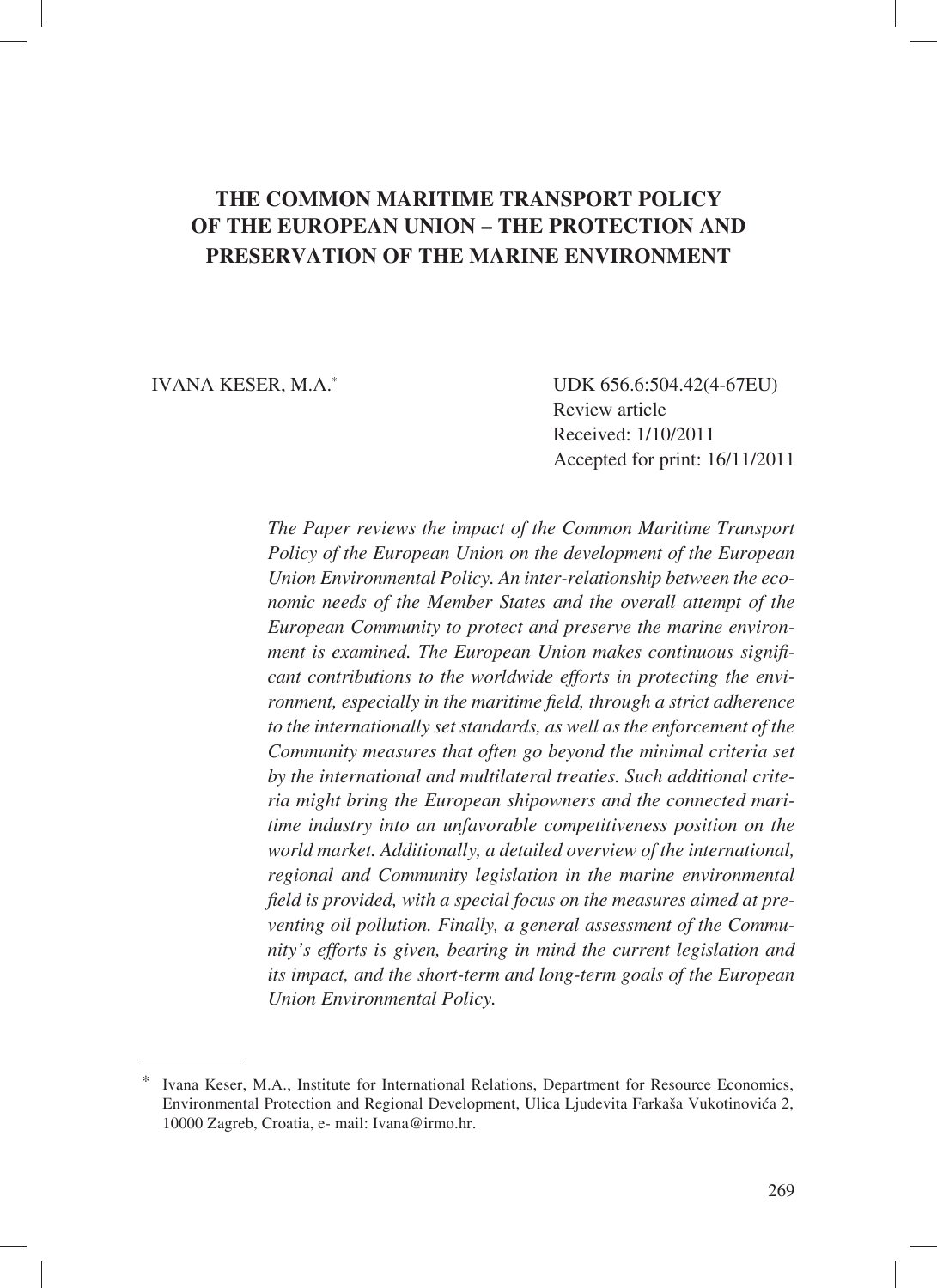*Keywords: Common Maritime Transport Policy of the European Union, European Union Environmental Policy, protection and preservation of the marine environment, oil pollution.*

### **INTRODUCTION**

The European Union (EU) Common Maritime Transport Policy (CMTP), although not individually recognized in the early legislative actions formulating the Common Transport Policy (CTP), gradually achieved its recognized status through the economic impact it creates for the Member States. The EU owns a strong portion of the World shipping fleet, and stands out in the quality of its shipping, safety of navigation standards, and security measures it promotes. At the same time, the EU has a strong import and export trade market, thus requiring a constant flow of maritime traffic to satisfy the needs of such a market, making the European waters the world's most congested maritime traffic area. These factors accelerated the evolution of the EU maritime policy sector. However, the development of maritime industry generates a growing concern for the marine environment. Whereas the interests of the maritime industry and general trade are mainly represented by the Member States, the European Union (Community<sup>1</sup>) takes charge of the maritime safety and marine environmental issues. Having in mind the division of competences in the EU law, a comprehensive maritime policy faces serious obstacles to be overcome before it can be adopted and implemented. The Union's approach is based on the referral to the international and multilateral standards previously adopted by the majority of the Member States. Once this basis is fully implemented and enforced in the Member States' national legislation, further steps can be taken in enhancing and tightening the norms regulating the protection and preservation of the marine environment. The Paper analyses the international, multilateral and Union measures designed to protect and preserve the marine environment, with a special focus on the oil pollution, and examines the prospects of further developments, keeping in mind the needs

 $<sup>1</sup>$  The Lisbon Treaty abolishes the European Community as a legal entity and imports changes into</sup> two of the founding treaties; The 'Treaty establishing the European Community' is replaced by 'Treaty on the Functioning of the European Union" (TFEU), and as stated in the Consolidated Version of the Treaty on European Union (TEU) in Article 1: "*The Union shall be founded on the present Treaty and on the Treaty on the Functioning of the European Union (hereinafter referred to as 'the Treaties'). Those two Treaties shall have the same legal value. The Union shall replace and succeed the European Community*". Depending on the historical contest, the author will hereinafter use the terms 'Union' or "Community"; for more information, see: http://eur-lex.europa.eu/en/treaties/index.htm, last visited on 25 September 2011.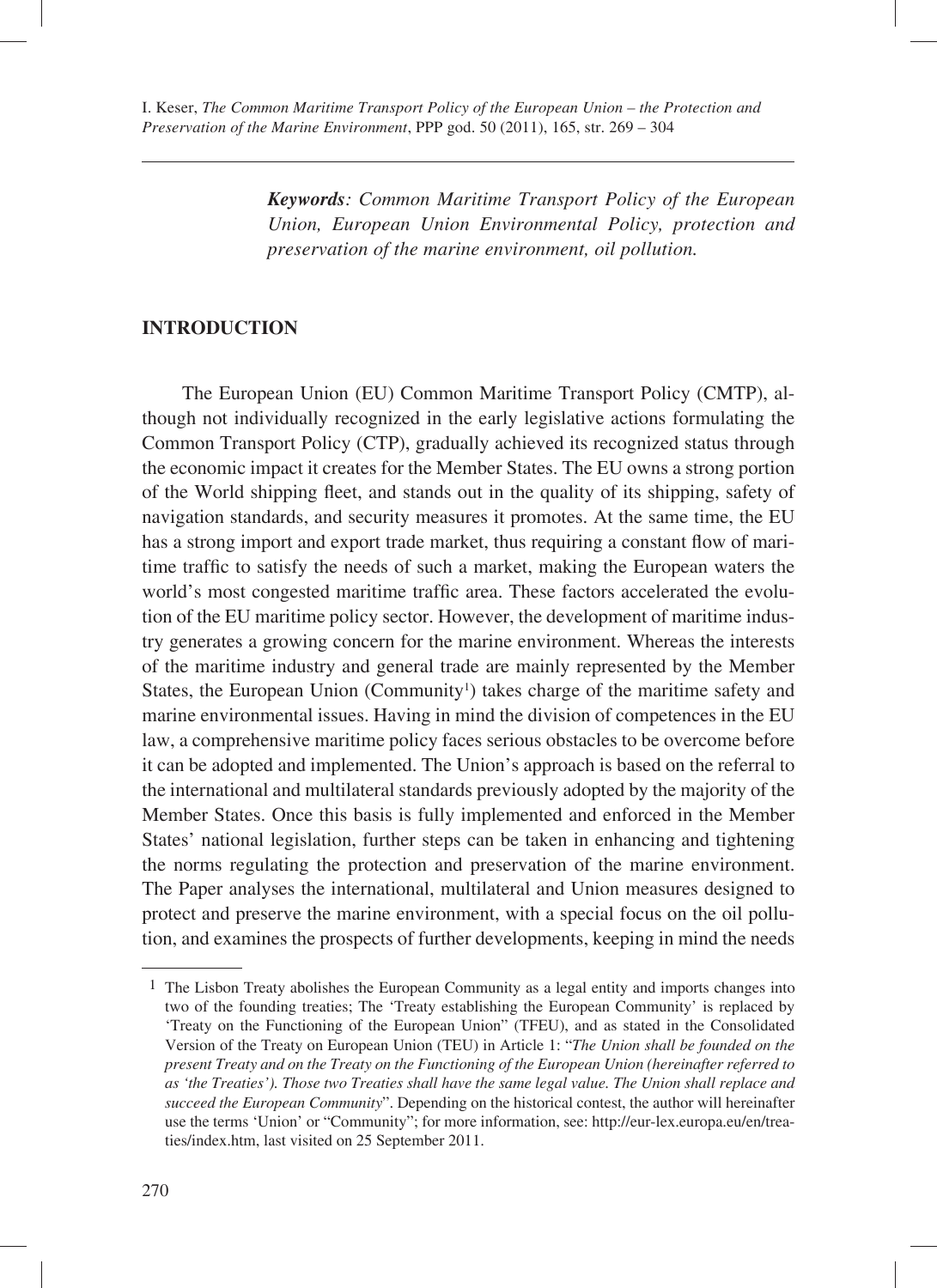of the maritime industry and related sectors, whose interests could be easily undermined by a single-minded environmental legislation.

The first chapter (*The Common EU Maritime Transport Policy*) examines the role and relevance of the CMTP at the European and world level, stressing out a number of positive effects it has produced. A correlation with, and effect on maritime and related industries that the CMTP produces is undeniable, especially considering the economic and social impact that the maritime sector produces within the European Union. Through a historic overview of the CMTP establishment, an emphasis is made on the effort and devotion of the Union and the Member States to regulate the maritime sector, both regarding specific issues, and through a sectoral approach.

One of the specific CMPT sectors, the marine environmental protection, is the subject of the next chapter (*The Protection and Preservation of the Marine Environment*). Being thoroughly regulated at an international level, the international marine environmental regulation is the first part of examination, especially taking into consideration that most of the Member States are usually the contracting parties to such conventions and treaties. The next step is a detailed overview of the EU marine environmental legislation, the problems it faces in producing binding regulation, and the prospects of further enactments.

Whereas the previous chapter looks at the EU marine environmental legislation on the whole, this chapter focuses on the problem of oil pollution (*Oil Pollution*). The Union has enacted a number of security packages aimed at preventing both major maritime disasters, such as *Erika* and *Prestige*, and small and frequent oil discharges in European waters. Since such measures place considerable strain on the shipowner industry, a conflict of interests in observed between the Member States hosting big maritime players (who are less attracted to maintain their fleets under "*expensive*" European flags), and other Member States that have experienced maritime accidents of huge magnitude (and paid a high price of compensation for damages). As an example of the EU devotion to the protection of the marine environment, a special emphasis is placed on the recent legislation introducing criminal penalties for the ship-source pollution. Keeping in mind the previously mentioned conflict of interests, this piece of legislation has ignited a severe debate in European circles on how far can the environmental policy go before it starts affecting the economic prosperity.

The concluding remarks summarize the crucial points of the analysis and give estimates on how successful has the CMTP been in promoting the marine environmental protection. A distinct consideration is given to the dual conflict of interests, one existing among the Member States and the Union (shared competences issue), and the other among the Member States themselves (those supporting the maritime industry versus those supporting a tightened marine environmental protection legis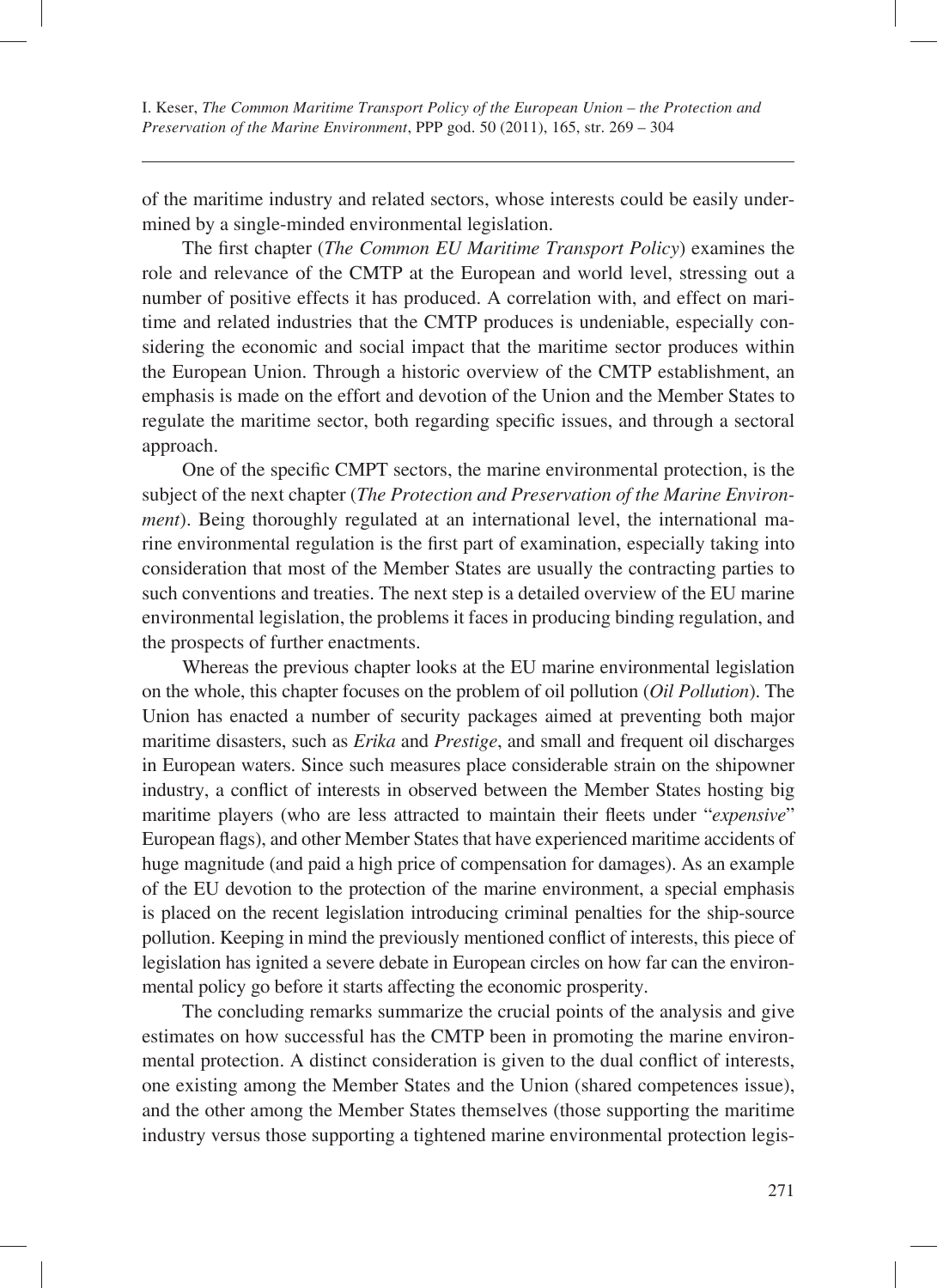lation). Finally, a question is raised whether the Integrated Maritime Policy (IMP) plans can meet the needs of what a separate EU Environmental Policy would require: sustainable development that respects the requirements necessary to achieve a safe, secure and healthy marine environment.

### **1 THE COMMON EU MARITIME TRANSPORT POLICY**

### **A. The Role of the Common Maritime Transport Policy**

Maritime transport holds a significant role in the European economy. The EU is a strong trading power, having many overseas import and export trade partners. Bearing this in mind, it is understandable why the overall EU economy depends on the success and quality of maritime transport. As evidence of this interdependence, over 90% of external trade and 40% of the intra-Union trade is carried by sea<sup>2</sup>, marking the EU irrevocably as a giant consumer of maritime transport services. Further economic indicators include an average of 400 million passengers transported annually through the European ports, over 3 million people directly employed in the maritime sector (out of which around 70% work "*on-shore*"), over 41% of the World shipping fleet owned by the European owners, and an annual turnover of around  $\epsilon$  300 billion<sup>3</sup>. As it is likely that the economic growth of the EU will expand progressively, it is to be expected that a demand for transport services will increase even further.

To maintain a satisfactory level of participation in the international trade, it is very important to protect and strengthen the transport policy and infrastructure, thereby lowering the pressure exerted by competitive international trade powers. For further development and survival of the EU, it is vital to possess its own fleet of ships under its sovereign control and rules. As Farantouris remarks, maritime transport is not a single industry, but a sector comprised of many different economic activities. Therefore it is essential to avoid dependence on other world trade powers and their shipping fleets<sup>4</sup>. Otherwise, the consequences could be disastrous in a variety of fields<sup>5</sup>.

 <sup>2</sup> For more data visit: http://ec.europa.eu/transport/maritime/index\_en.htm, last visited on 25 September 2011.

 <sup>3</sup> Data available at: http://ec.europa.eu/research/transport/ index\_en.htm, last visited on 25 September 2011.

 <sup>4</sup> *Farantouris*, European Integration and Maritime Transport, p. 82.

 <sup>5</sup> *Farantouris*, *Ibid.*, p. 78; As the same author remarks, the CMTP is "*… seen as an integral part of the social infrastructure…*", thus having a huge impact on, amongst other things, employment, making the economic cohesion also a social one, *Ibid.,* p. 86.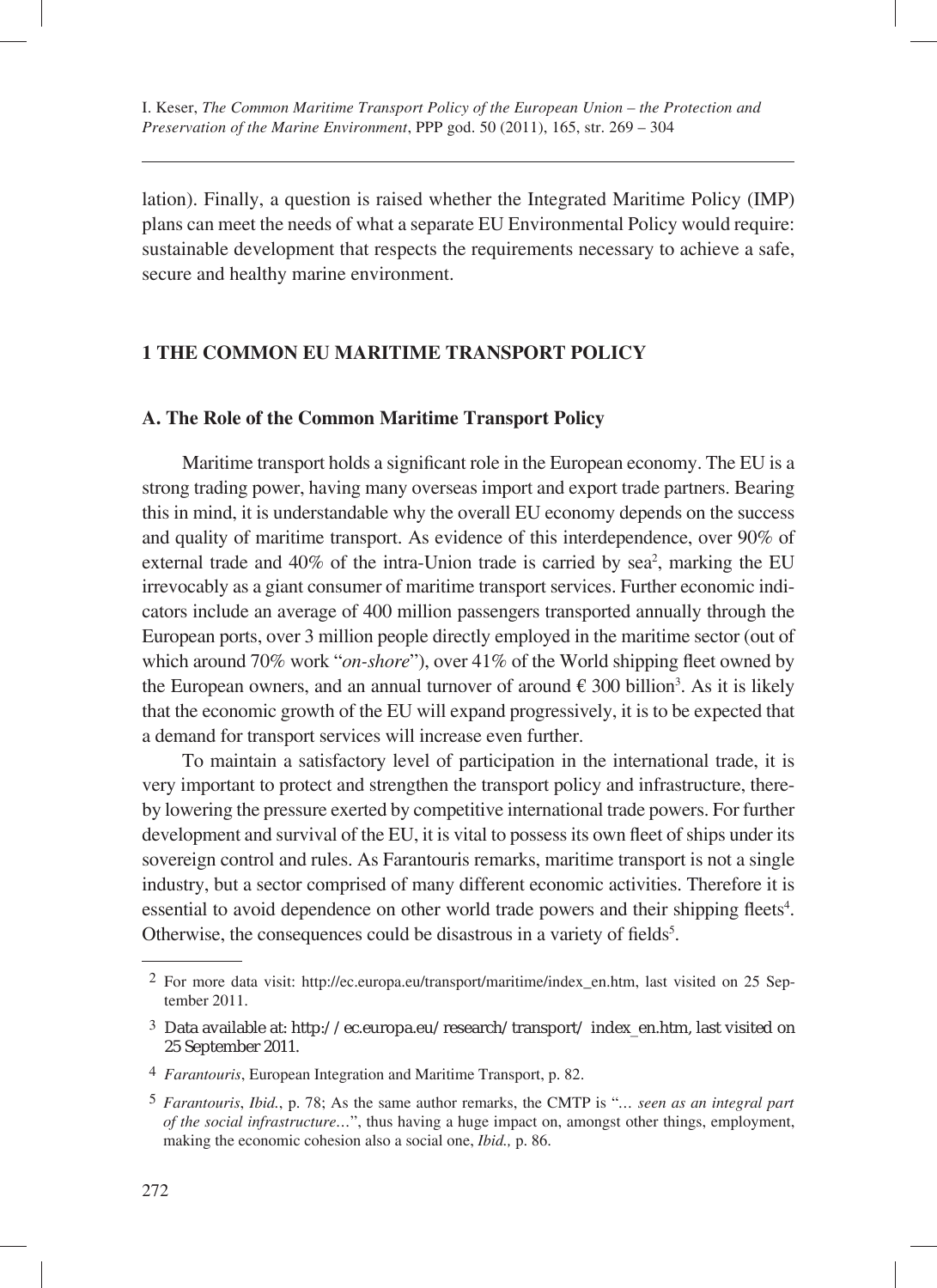The Common Maritime Transport Policy is a part of a larger European effort to formulate and unify the maritime transport laws of its Member States through a system of the Common Transport Policy. The task of the CMTP is to determine the basic principles of carriage by sea services, identify the participants in the maritime transport sector and their interests, and devise ways to pursue those interests. An attempt is made to protect the rights and interests of shipowners and shippers, carriers, seamen, passengers and other persons involved in the transport of goods and services, identify their needs, and ensure an effective business environment.

At the same time, a mayor concern is placed on the interests of States, having in mind the activities that Governments conduct in the maritime sector, and the benefits that States derive from the maritime transport of goods and passengers<sup>6</sup>. State investments in maritime port and supporting infrastructure, environmental and wildlife protection, the economic impact of the maritime sector on employment and the economic growth of the country, are all factors of paramount importance for economic and political stability.

A broader understanding of public interest is also recognized, having in mind different interest groups that logically or in exceptional cases become indirectly related to the maritime sector. When it comes to issues such as environmental pollution resulting from maritime accidents and its adverse impact on the environment, public health, wildlife and a number of other phenomena, small groups or the general public expect the CMTP to meet such challenges and establish a well-functioning protection and prevention systems.

As the maritime transport of passengers and goods for many of the EU countries constitutes a relevant factor of their economy and growth, it is understandable why this sector bears significance for the national strategy and security. States, on the one hand, work hard to harmonize their legislation with regional or international norms in order to facilitate and expedite regular maritime trade. On the other hand, however, they insist to protect their own interests, which are often in conflict with the interests of other States. Thus, whereas some States prefer a liberal approach to shipping, other States prefer a protectionism approach. At the same time, one has to bear in mind that it may prove difficult to find a proper balance between the Member States, as some countries focus on the social aspects of the maritime industry, whereas others direct their attention to commercial outputs and profit. These differences proved to be a difficult obstacle to overcome in the early stages of the CMTP formation (as will be shown in the further text), and some of them continue, to this day, to obstruct the transfer of competences from the State to the Union level. This

 <sup>6</sup> *Stevens*, Transport Policy in the European Union, p. 126.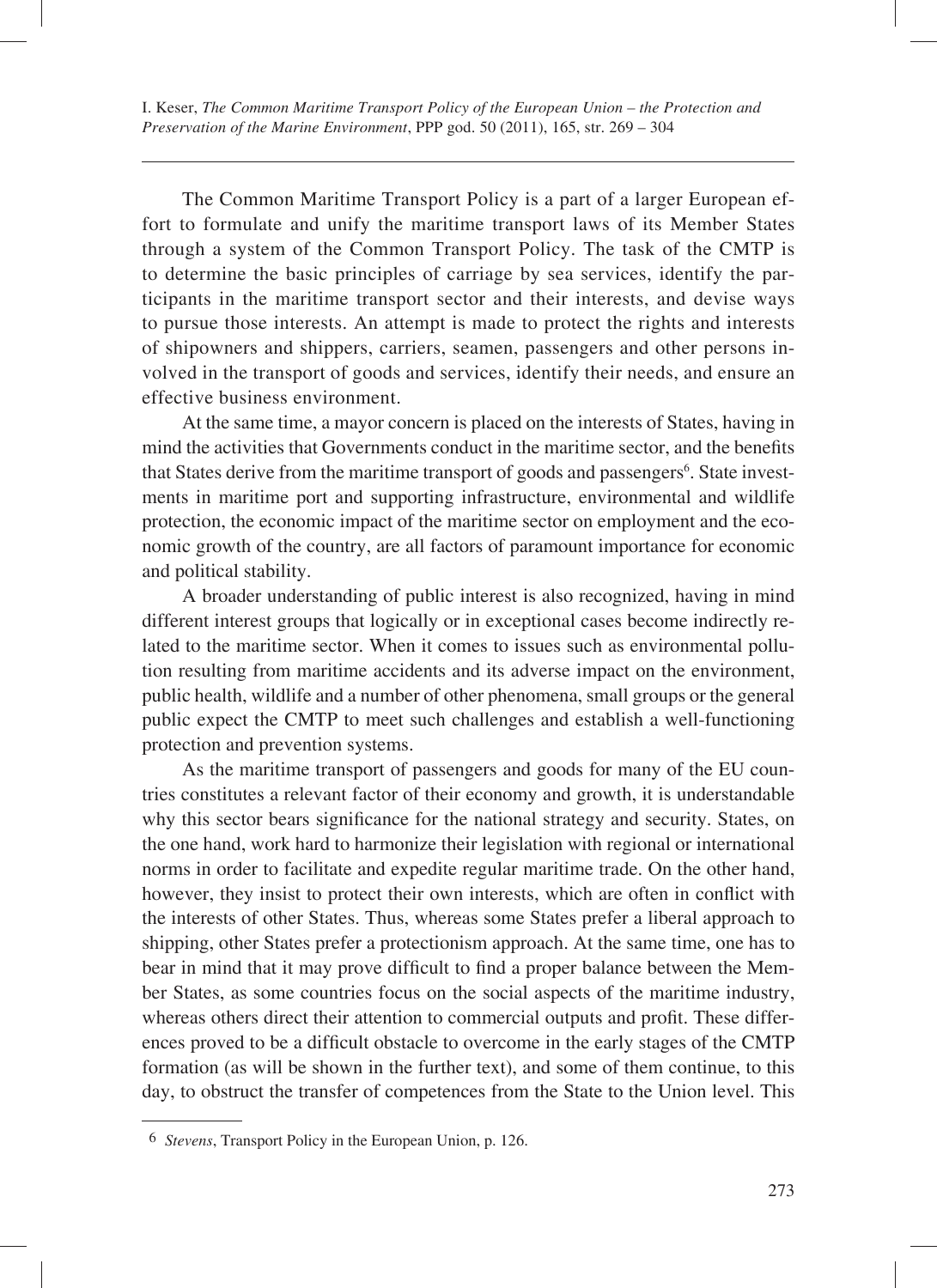issue is particularly visible in the marine environmental policy field, which will be addressed in the next chapter.

#### **B. Historic Overview**

The process of "*Europeanization*" of the maritime transport institutional and regulatory system was enabled by the inclusion of the Transport Policy as one of the Common Policies in the 1957 Rome Treaty. The four freedoms<sup>7</sup> are, as Pallis reminds, highly dependent on the movement through space in which an irreplaceable role is held by the transport capabilities<sup>8</sup>.

Article 2 of the Rome Treaty determines the objectives to be achieved by the European Community. One of the methods to achieve these objectives is the establishment of a separate CTP, as provided by the Article 3(f) of the Rome Treaty. However, the Rome Treaty norms concerning transport have little practical utilization capability. Although Article 3 of the Rome Treaty does not provide any reference to the particular modes of transport, Article 84(1) of the Rome Treaty states that: "*The provisions of this Title shall apply to transport by rail, road, and inland waterways*". Maritime transport was briefly mentioned in Article 84(2) of the Rome Treaty: "*The Council may, acting unanimously, decide whether, to what extent, and by what procedure, appropriate provisions may be laid down for sea and air transport*". Therefore, it was very clear that maritime transport, together with air transport, is not included within the sphere of the CTP. As a result, this Article excludes the application of transport provisions to the maritime sector, a fact that made a separate regulation of a maritime transport policy necessary. To be precise, it was left to the will of the Member States to decide whether they wish to move towards the creation of the CMTP. Such a drive would indicate a step forward from the traditional concept of maritime transport regulation, located in the domain of private law. At the same time, it would signify a major progress in bringing the different political interests into a common perspective, thus leveling the standards and proclaiming joint goals to be achieved.

At first, the European institutions did not recognize the CMTP, as it had not represented the interests of the original six Member States. Cafruny<sup>9</sup> underlines that even if there was willingness and interest in the development of maritime transport,

 <sup>7</sup> Free movement of goods and persons, and free circulation of services and capital.

 <sup>8</sup> *Pallis*, The Common EU Maritime Transport Policy, p. 61.

 <sup>9</sup> *Cafruny*, in: *Hurwitz/Lequesne*, The State of the European Communities, vol. 1, policies, institutions and debates in the transition years, pp. 285-299.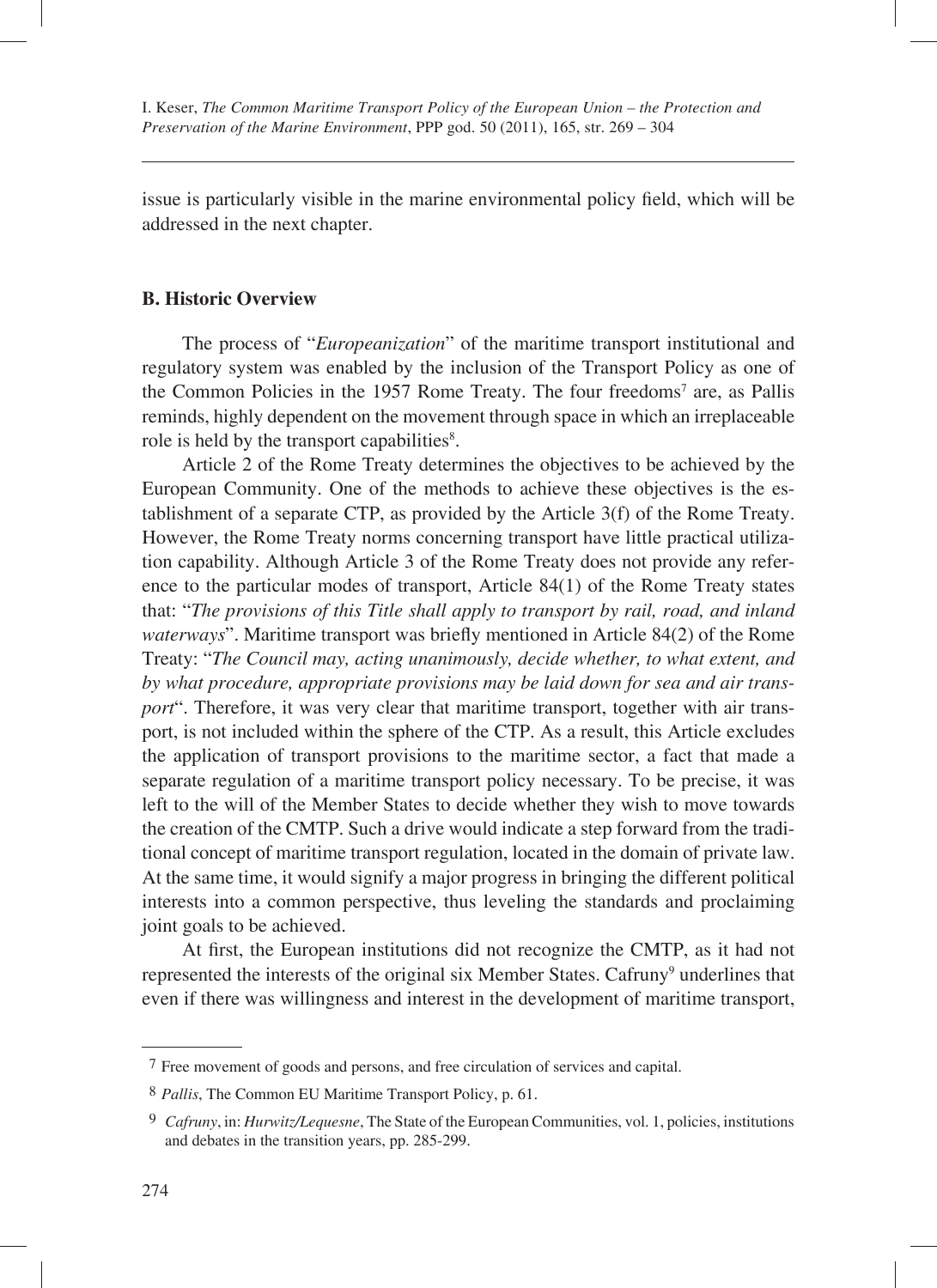the shipping industry has shown very high resistance against the transfer of power from the national level to the level of the EU institutions.

The enlargement policy, starting with the entrance of Denmark, Ireland and the United Kingdom to the EU- three maritime nations<sup>10</sup>, had a major impact on the CMTP. The importance of this sector was recognized, especially due to the fact that the trade among the old and new members was realized through maritime routes. The importance of this sector was further confirmed through the accession of Greece in 1981, another significant maritime nation, enlarging the EU maritime industry and fostering maritime transportation. However, parallel to the economic factors contributing to the development of the CMPT, the legal aspects, starting with an important judgment of the European Court of Justice  $(ECJ)^{11}$  to be discussed in the following paragraph, gave an additional push to the CMTP creation.

### *i. Landmark Decision and Institutional Momentum*

Under these circumstances the *French Seamen case*12 brought a landmark decision in the creation of the CMTP. The Court of Justice reviewed the French maritime administrative policy that made it obligatory for ships under the French flag to employ, in most part, and in some cases exclusively, French nationals. The Commission pointed out that this was a violation of the freedom of movement of workers, thereby undermining the achievements of the European integration. This was a fundamentally important case, because the Court had for the first time formally examined and determined the legal relevance and application of the General Provisions of the Treaty to the specific parts, specifically; the maritime transport sector<sup>13</sup>. Until that point, there was no interpretation of the relationship between the General Provisions of the Treaty and the provisions relating to the maritime transport. The Court clearly stated that the substantive provisions of the Treaty were to be exercised in the field of maritime transport. Specifically, although the Treaty defines some sectors that require special regulation due to their specific nature, the General Provisions of the Treaty that are intended to achieve integration (and the freedom of movement of workers is of great importance for the integration process) must be equally applied to all spe-

<sup>&</sup>lt;sup>10</sup> The entrance of the insular countries into the Community increased the pressure to create a common policy in the maritime transport sector.

<sup>11</sup> The Treaty of Lisbon changed the name of the European Court of Justice, ECJ into "Court of Justice", see: *supra note 1*.

<sup>12</sup> Case C-167/73, *Commission* v *France*, [1974] ECR 359, [1974] 2 CMLR 216.

<sup>13</sup> *Stevens*, *supra note* 6, p.. 126.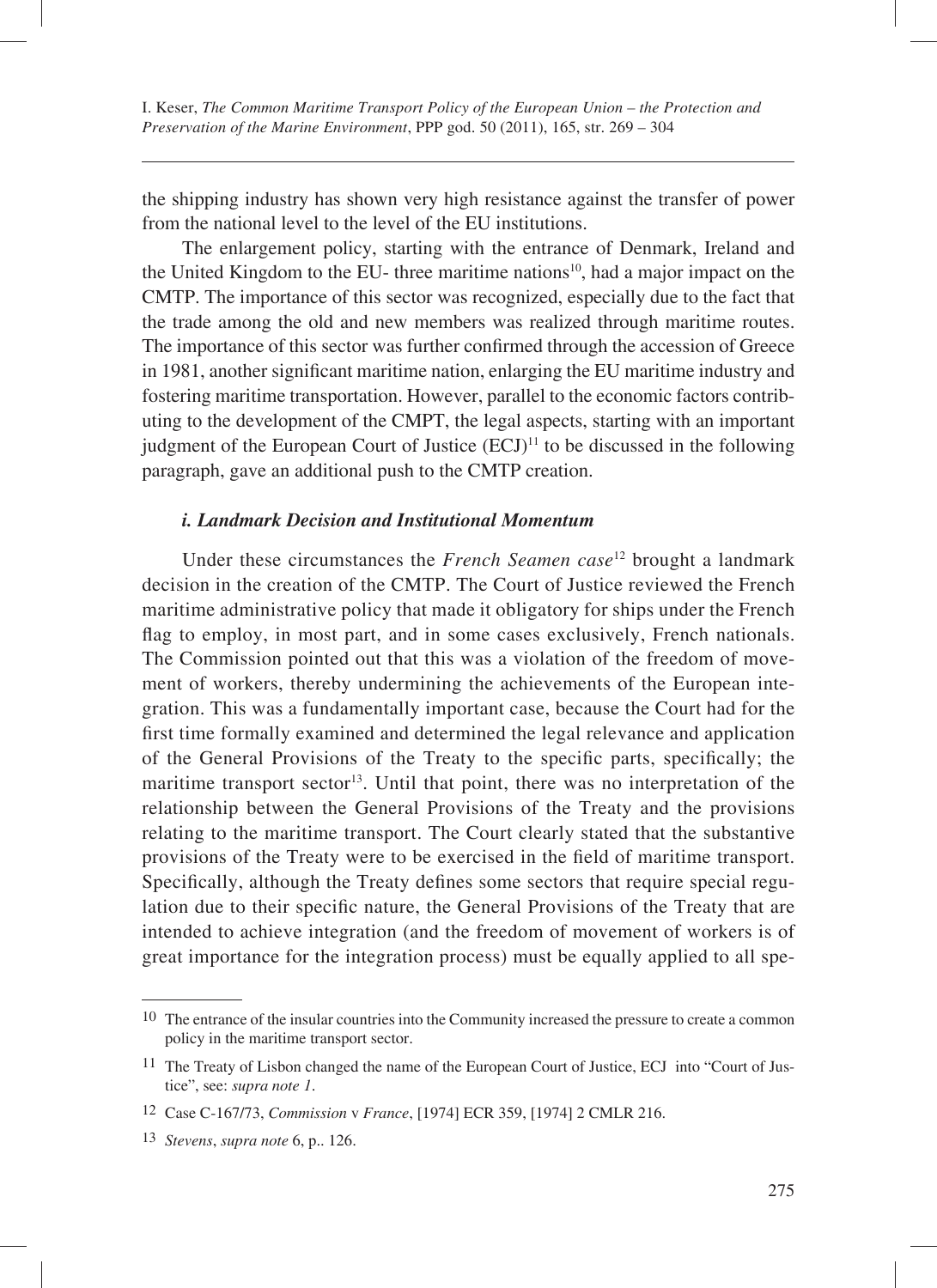cial sectors. Exceptions are possible, but only provided that they are explicitly mentioned. Although the decision had not proposed anything in concrete, such as an inclusion of a specific provision of the common maritime transport policy, and although during that period, the Member States continued with individual maritime transport policies, from that moment on, every activity of the Member States in practicing the maritime transport policy was subject to compatibility with the General Provisions of the Treaty. Any practices within the sector of the maritime transport policy, whether they concerned the common acts of the EU or individual acts of the Member States, had to comply with the requirements specified in the General Provisions of the Treaty.

Another crucial moment in the creation of the CMTP occurred in the Case 13/8314, where the European Parliament, prompted by the failure to achieve the CTP, and with the consent of the Commission, filed a claim against the Council before the Court of Justice, an action that represents a benchmark in the relationship between the two bodies. The verdict brought two fundamental conclusions. First, the Council was not held responsible for the failure to achieve a common maritime transport policy since such a policy is not defined in the Treaty. Secondly, the Council was made responsible for the failure to ensure freedom to provide services within the Community, including cabotage services. A direct consequence of this decision was reflected in the imposition of an obligation on the Council to formulate, as soon as possible, a basis for the CMTP. At the same time, the Commission was asked to propose concrete measures for the improvement of the transport sector.

### *ii. Policy Packages*

The direct result of the previously mentioned judgment was the *1985 First Package of Commission's Proposals*, bringing forward a set of directives and regulations aimed at regulating the transport sector. A focus was placed on the liberalization of the transport sector and the measures against the disloyal competition in the maritime sector. A close follow-up to the First Package was the so-called *1986 Bruxelles Package*, in which some of the previously mentioned proposals were adopted in the form of four regulations, dealing with the liberalization of navigation and carriage of cargo (the cabotage was not included in that package), measures made available to the Member States to tackle the problem of disloyal competition, and restriction measures made available against the third countries, whose shippers and shipowners enjoy exclusive protectionism in their waters (the liner

<sup>14</sup> Case C- 13/83, *Parliament* v *Council*, [1985] ECR 1513, [1986] 1 CMLR 138.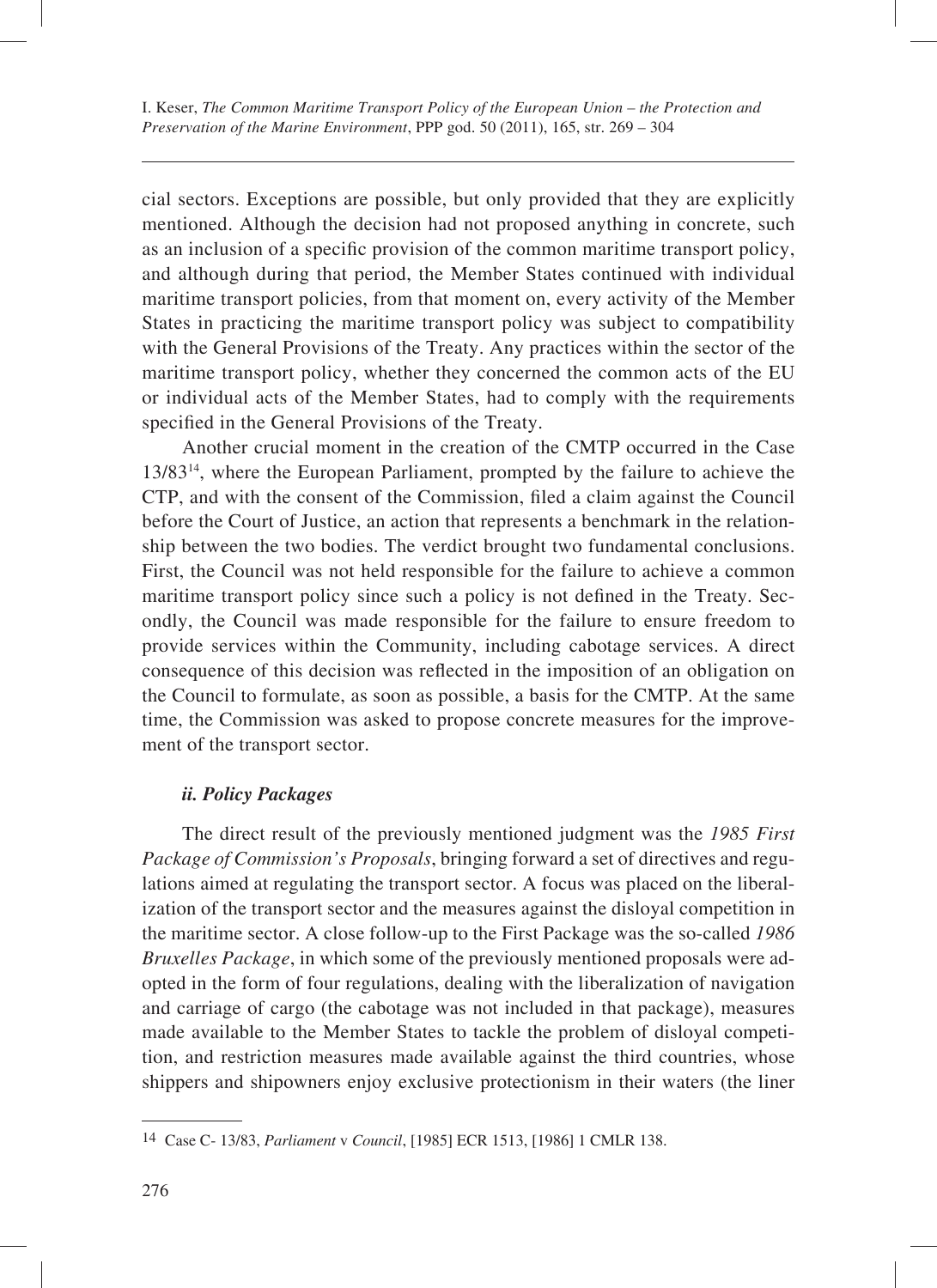conferences were excluded). The *1989 Second Package of Commission's Proposals* focused on the attempt to establish a *Euros Ship Registry* (never successfully adopted), and the opening of the sea cabotage (carriage of passengers by sea), the later proposal being adopted in 1992, with specific postponements from the application for individual countries (the last postponement, approved for the Greek islands, ended in  $2004$ <sup>15</sup>.

#### *iii. Horizontal Approach*

Up to this point, the EU efforts in formulating the CMTP had addressed specific issues, which were deemed necessary to tackle. However, the overall success in adopting and enforcing the aforementioned measures provided a new incentive to approach the CMTP from a different angle, looking at the overall strategy of the European maritime industry development. A new, horizontal approach was adopted, aiming at regulating specific maritime sectors, yet keeping in mind the common goals and perspectives for the future. The EU has undertaken to specifically formulate, regulate, and where possible harmonize, the following areas: safety of navigation; Port State Control and European Port Policy; the protection and preservation of

<sup>15</sup> The list of the measures from aforementioned period: Council Regulation 4055/86 applying the principle of freedom to provide maritime transport services between Member States and between Member States and third countries [1986] OJ L 378/1; Council Regulation 4056/86 applying Articles 85 and 86 of the Treaty to maritime transport [1986] OJ L 378/4; Council Regulation (EEC) No 4057/86 of 22 December 1986 on unfair pricing practices in maritime transport. OJ 1986 L 378/14; Council Regulation 4058/86 on co-coordinating actions to safeguard free access to cargoes in ocean trades [1986] OJ L 378/21; Commission Proposal for a Council Regulation establishing a Community ship register and providing for the flying of the Community flag by sea-going vessels [1989] OJ C263/11; Commission Proposal for a Council Regulation on a common definition of a Community Shipowner [1989] OJ C263/16; Commission Proposal on a Council Regulation applying the freedom to provide services to maritime transport within Member States [1989] OJ C263/17; Council Regulation 613/91 on the transfer of ships from one register to another within the Community [1991] OJ L 168/1; Council Regulation 479/92 enabling the Commission to grant a group exemption to liner consortia [1992] OJ L 53/3; Council Regulation 3577/92 applying the principle of freedom to provide services to maritime transport within Member States (cabotage) [1992] OJ L 264/7; Commission Regulation 870/95 on the application of Article 85(3) of the Treaty to certain categories of agreements, decisions and concerted practices between liner shipping companies (consortia) pursuant to Council Regulation 823/2000 on the application of Article 81(3) of the Treaty to certain categories of agreements, decisions and concerted practices between liner shipping companies (consortia) [2000] OJ L 100/24; Commission Communication and Proposals - Progress towards a Common Transport Policy - Maritime Transport, COM(85)90 final, 19th March [1985] OJ C212/2; COM(85)90 - First Package of EU Measures; Commission Communication - A Future for the Community Shipping Industry: Measures to Improve the Operating Conditions of Community Shipping, COM(89)266 final, 3rd August [1989] OJ C263/11-18; COM(89)266 - Second Package of EU Measures.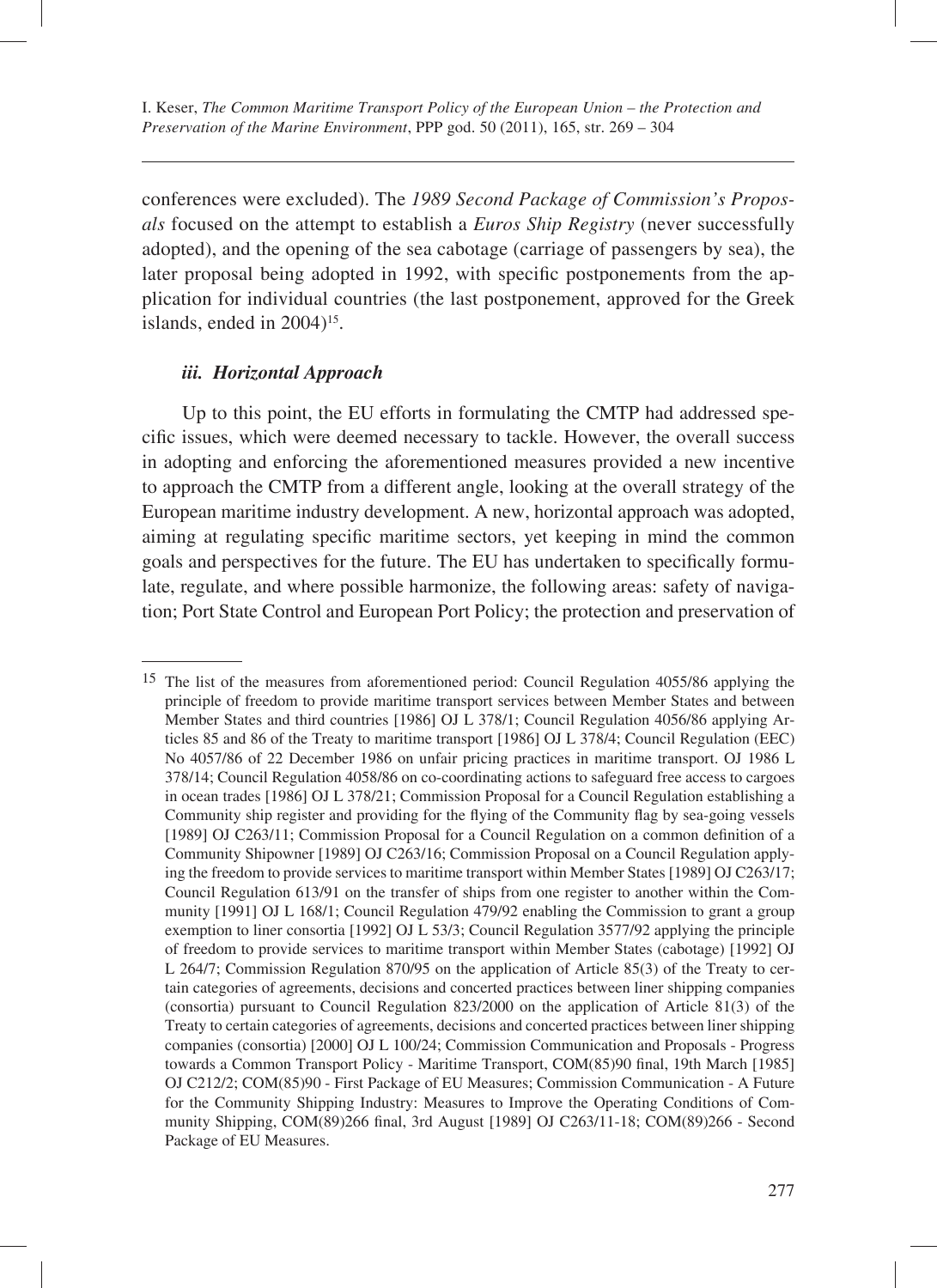the marine environment, measures to prevent and fight terrorism and piracy at sea; health and working conditions of maritime labor, rights of passengers carried by sea; the abolishment of liner conferences; sea cabotage; the promotion of carriage by sea; regulation of State Aid in the maritime sector; and other important issues.

## **C. Current Perspectives**

All the previously mentioned measures were preceded by so-called "*strategic documents*" that formulate the goals to be achieved within a certain period of time, and specify the means of achieving those goals. For example, in 1996, the Commission published two such documents<sup>16</sup> that announced strengthened regulation in the field of safety of navigation, a further liberalization of the maritime market, the regulation of State Aid in the maritime sector, the continuation of the Port Policy regulation, and the introduction of the so-called "*Short Sea Shipping*". In 2001, the "*White Paper – European Transport Policy for 2010*"17 provided a complex system of around 60 measures aimed at the general improvement of the European transport system, including the maritime sector. The White Paper emphasized the need for strengthened rules on maritime safety, called for enhanced cooperation with the International Maritime Organization and the International Labor Organization concerning minimum labor rules, encouraged the development of the genuine "*European Maritime Traffic Management System*", and expressed the need for the development of the "*Motorways of the Sea*" program, that would promote the European sea transport as a competitive alternative to the European land transport.

The latest strategic objectives for the European maritime sector are presented in the "*Communication from the Commission setting the goals to be achieved by the 2018*"18 . Having in mind the steady increase in the volume of transport of cargo and passengers by sea, it is vital to ensure safe navigation, quality of ships that enter the European

<sup>16</sup> *Commission*, Towards a New Maritime Strategy, available at: ftp://ftp.cordis.europa.eu/pub/transport/docs/strategy\_en.pdf - last visited on the 19th of September 2011; Shaping Europe's Maritime Future - A Contribution to the Competitiveness of Europe's Maritime Industries, available at: http:// aei.pitt.edu/3988/01/000094\_1.pdf, last visited on 25 September 2011.

<sup>17</sup> *Commission*, White Paper - European Transport Policy for 2010: time to decide, available at: http:// ec.europa.eu/transport/strategies/2001\_white\_paper\_en.htm, last visited on 25 September 2011.

<sup>18</sup> *Commission*, Communication from the Commission to the European Parliament, the Council, the European Economic and Social Committee and the Committee of the Regions, Strategic goals and recommendations for the EU's maritime transport policy until 2018, available at: http://ec.europa. eu/transport/strategies/2018\_maritime\_transport\_strategy\_en.htm, last visited on 25 September 2011.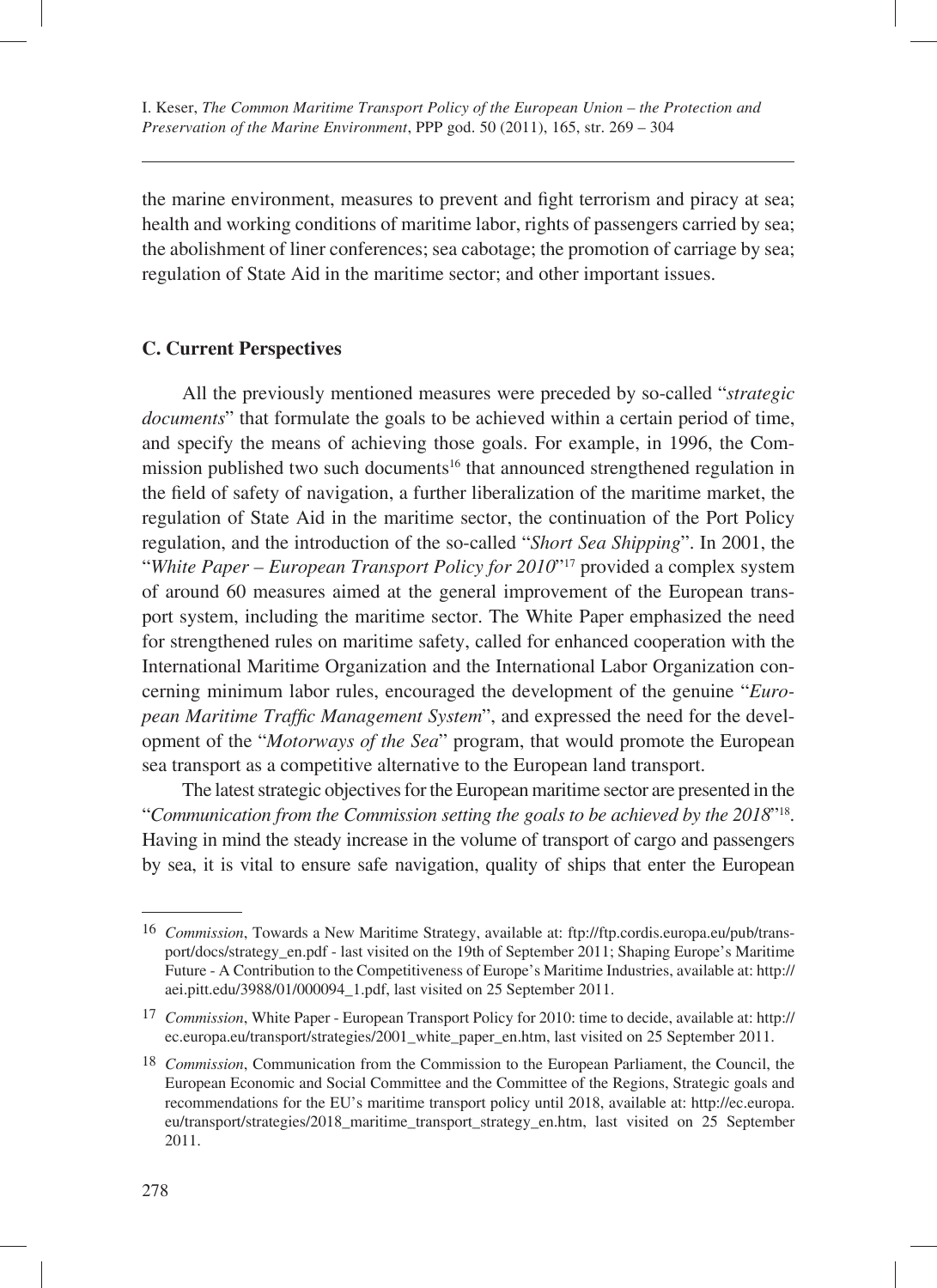waters, competitiveness of the European shipowners, and international cooperation in achieving common goals. The proposed measures, "*… based on the core values of sustainable development, economic growth and open markets in fair competition and high environmental and social standards*"<sup>19</sup>, are set to meet the challenges of the 21<sup>st</sup> century.

Bearing in mind the figures mentioned at the beginning of this chapter, it is obvious how important the maritime transport is for the successful realization of the global trade. It necessitates constant improvement in the quality of navigation and transport services and technology, to meet market expectations. At the same time, constant increase in the density of maritime traffic increases the marine environmental risks. These risks and measures aimed to prevent them, or reduce their negative effects, are the focal point of the next chapter.

# **2 THE PROTECTION AND PRESERVATION OF THE MARINE ENVIRONMENT**

Having in mind the overall pollution of the environment and negative effects that human activities cause to the fragile eco-system, it is not the least suprising that the protection of environment is reaching its momentum as a top priority of the international community. Negative impacts to the marine eco-systems have particularly increased in the last few decades. Large tanker and bunker ship disasters create a number of negative results<sup>20</sup>, including the pollution of the sea and seabed from oil (and hazardous and noxious substances') spills. Other vessel-source types of marine pollution include discharges of oil, dumping of ship waste, ballast waters, and hazardous and noxious substances' discharges. Apart from the vessel-source pollution, a considerable marine pollution is derived from the land-based pollutant sources, fisheries, ocean dumping, and other. The overall negative impacts on the marine flora and fauna are considerable, and, unfortunately, the consequences remain, in great part, irreversible.

This section of the Paper examines the CMTP's capability to secure and protect the European waters. The aim is to determine how successful the CMTP is in fulfilling the set goals, what sort of obstacles are to be expected, and how this European effort corresponds to the international and multilateral framework of environmental

<sup>19</sup> *Commission*, *supra note* 18, p. 13.

<sup>20</sup> Other negative results include: human injury or death (crew and passengers), damage to the ship and cargo, third party losses (collisions, negative impacts for tourism and fishing, etc.), and insurance issues.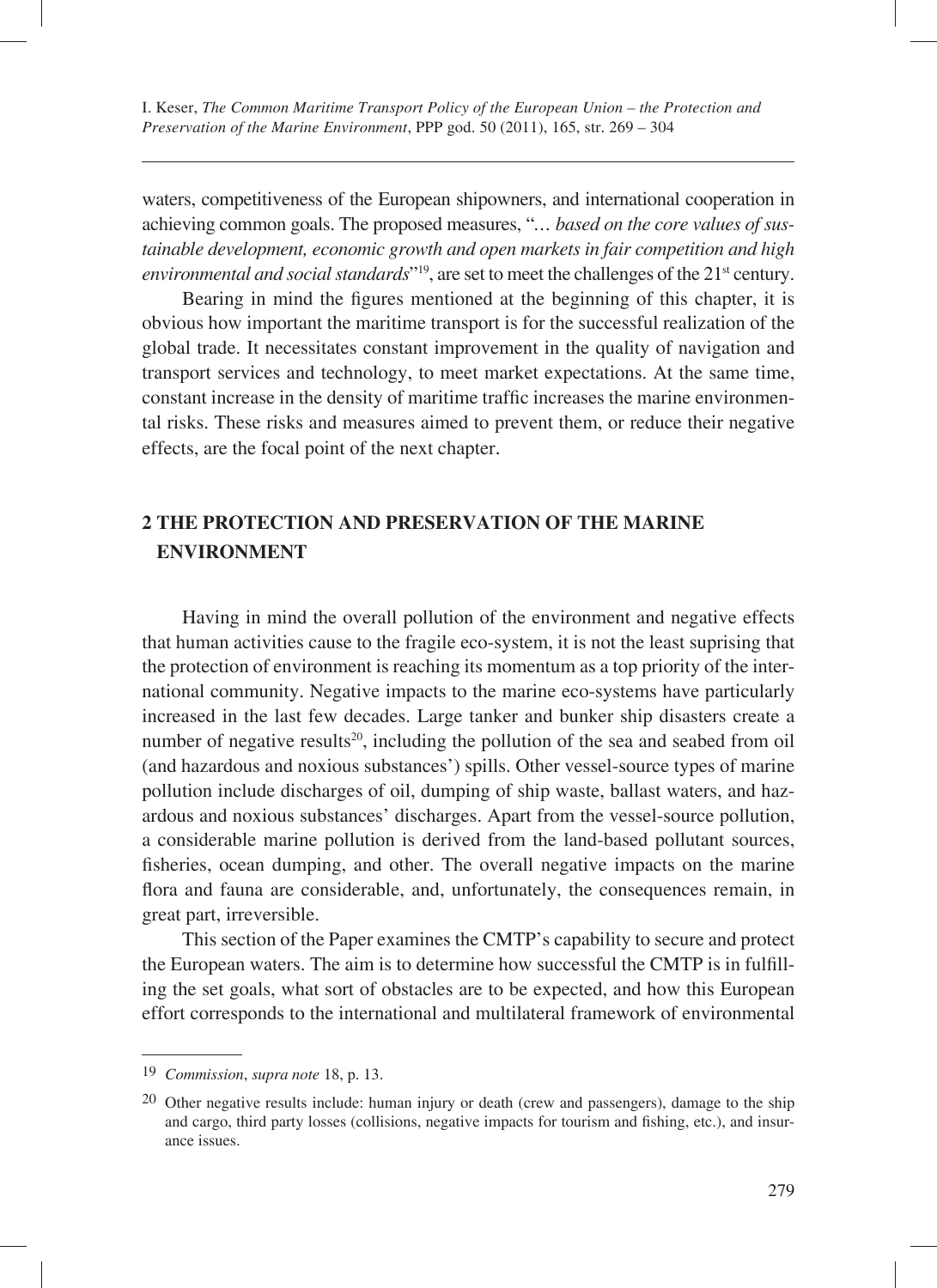protection. A special focus is directed towards the norms that regulate the protection of the marine environment from pollution by the spills.

### **A. The International Legal Framework of the Marine Environment Protection**

The Union's competence in regulating the maritime sector is limited due to the Member States' desire to keep the autonomy in this field, coupled with an inherent fear that too much regulation could bring upon negative effects to the EU shipping  $industry<sup>21</sup>$ . Therefore, an emphasis has to be put on the existing international regulation in these matters, out of which the 1982 United Nations Convention on the Law of the Sea (UNCLOS)<sup>22</sup> plays a crucial role.

UNCLOS, as Frank states, "*… established the environmental regime based on the combination of the jurisdictional rules of the law of sea with objectives, principles and approaches of international environmental law*"23. Part XII of UNCLOS defines the rights and obligations of States in cases of marine pollution. States are bound to protect and preserve the marine environment (Article 192 of UNCLOS), but are at the same time given sovereign rights of exploitation of natural resources in specific maritime zones (Article 193 of UNCLOS). Emphasis is placed on the cooperation of States in order to successfully tackle the threats to the marine environment (Article 197 [and 123 – regional cooperation] of UNCLOS). The European Union became a party to the UNCLOS in 1998<sup>24</sup>.

International law achieved significant progress in the protection and preservation of marine environment in the past 30 years. Prior to the UNCLOS, the 1972 Declaration of the United Nations Conference on the Human Environment<sup>25</sup> stipulated the State responsibility in the prevention of marine pollution. As a direct result of this Declaration, the 1972 Convention on the Prevention of Marine Pollution by Dumping of Wastes and Other Matter<sup>26</sup>, which deals with ocean dumping and other

- 25 Text available at: http://www.unep.org/Documents.Multilingual/Default.asp?documentid=97&arti cleid=1503, last visited on 25 September 2011.
- 26 More information on the subject available at: http://www.imo.org/About/Conventions/ListOfConventions/Pages/Convention-on-the-Prevention-of-Marine-Pollution-by-Dumping-of-Wastes-and-Other-Matter.aspx, last visited on 25 September 2011.

<sup>21</sup> *Frank*, The European Community and Marine Environmental Protection in the International Law of the Sea, pp. 2 and 5.

<sup>22</sup> http://www.un.org/Depts/los/index.htm, last visited on 25 September 2011.

<sup>23</sup> *Frank*, *supra note* 21, p. 16.

<sup>24</sup> For more information on the subject, see: http://ec.europa.eu/maritimeaffairs/speeches/speech76\_ en.html, last visited on 25 September 2011.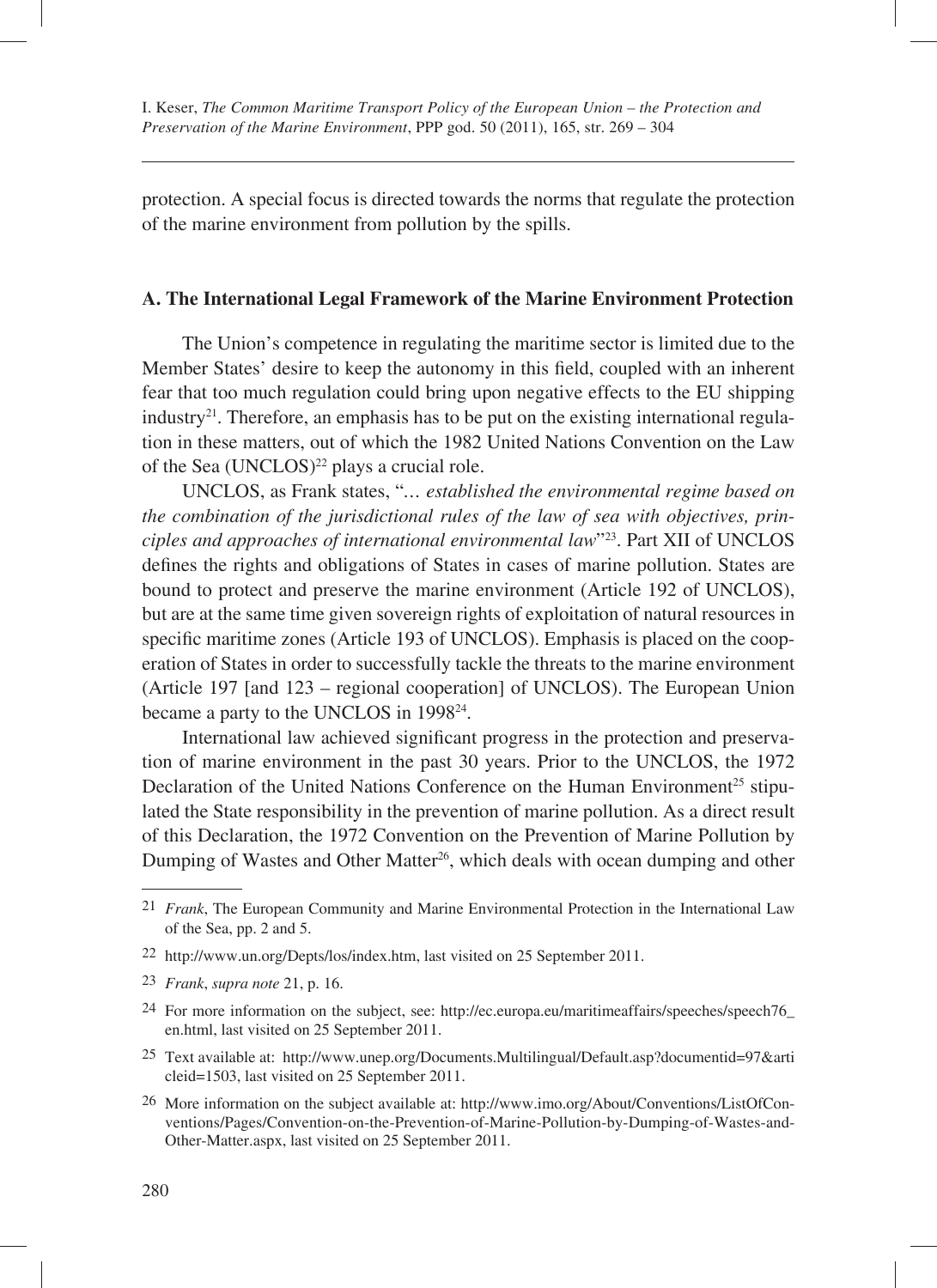sea pollutants, came into existence (later to be merged into the OSPAR Convention [see below]). Another significant international instrument is the 1973 International Convention for the Prevention of Pollution from Ships  $(MARPOL)^{27}$ , which represents the most important international effort to combat the vessel-source pollution. Its broad global acceptance is additionally supported by the fact that all the EU Member States are signatories. However, unlike the UNCLOS, the Union is not a contracting party to this Convention (for more on this subject, see the next chapter). In close connection is the 1974 International Convention for the Safety of Life at Sea  $(SOLAS)^{28}$ , another major international instrument, dealing with the safety of navigation of merchant fleets. Other important international treaties include the 1992 International Convention on Civil Liability for Oil Pollution Damage  $(CLC)^{29}$ ; the 1992 International Convention on the Establishment of an International Fund for Compensation for Oil Pollution Damage (Fund Convention)<sup>30</sup>; the International Convention on Liability and Compensation for Damage in Connection with the Carriage of Hazardous and Noxious Substances by Sea (HNS Convention – not in force)<sup>31</sup>; the 2001 International Convention on Civil Liability for Bunker Oil Pollution Damage

<sup>27</sup> More information on the subject available at: http://www.imo.org/about/conventions/listofconventions/pages/international-convention-for-the-prevention-of-pollution-from-ships-(marpol).aspx, last visited on 25 September 2011.; For more on MARPOL see *Rothenberg/Nicksin*, Latest Developments in International Maritime Environmental Regulation, pp. 138-140.

<sup>28</sup> More information on the subject available at: http://www.imo.org/about/conventions/listofconventions/pages/international-convention-for-the-safety-of-life-at-sea-(solas),-1974.aspx, last visited on 25 September 2011.

<sup>29</sup> More information on the subject available at: http://www.imo.org/About/Conventions/ListOfConventions/Pages/International-Convention-on-Civil-Liability-for-Oil-Pollution-Damage-(CLC). aspx, last visited on 25 September 2011. For more on the connection of the CLC and the marine environmental protection, see: *Foley/Nolan*, The Erika Judgment – Environmental Liability and Places of Refuge: A Sea Change in Civil and Criminal Responsibility that the Maritime Community Must Heed, pp. 43-47; CLC definition of pollution damage: "*Article I(6): (a) loss or damage caused outside the ship by contamination resulting from the discharge from the ship, wherever such escape or discharge may occur, provided that compensation for impairment of the environment other than*  losses of profit from such impairment shall be limited to costs or reasonable measures of reinstate*ment actually undertaken or to be undertaken; (b) the costs of preventive measures and further loss or damage caused by preventive measures*".

<sup>30</sup> More information on the subject available at: http://www.imo.org/About/Conventions/ListOf-Conventions/Pages/International-Convention-on-the-Establishment-of-an-International-Fundfor-Compensation-for-Oil-Pollution-Damage-(FUND).aspx, last visited on 25 September 2011.

<sup>31</sup> More information on the subject available at: http://www.imo.org/about/conventions/listofconventions/pages/international-convention-on-liability-and-compensation-for-damage-in-connectionwith-the-carriage-of-hazardous-and-noxious-.aspx, last visited on 25 September 2011.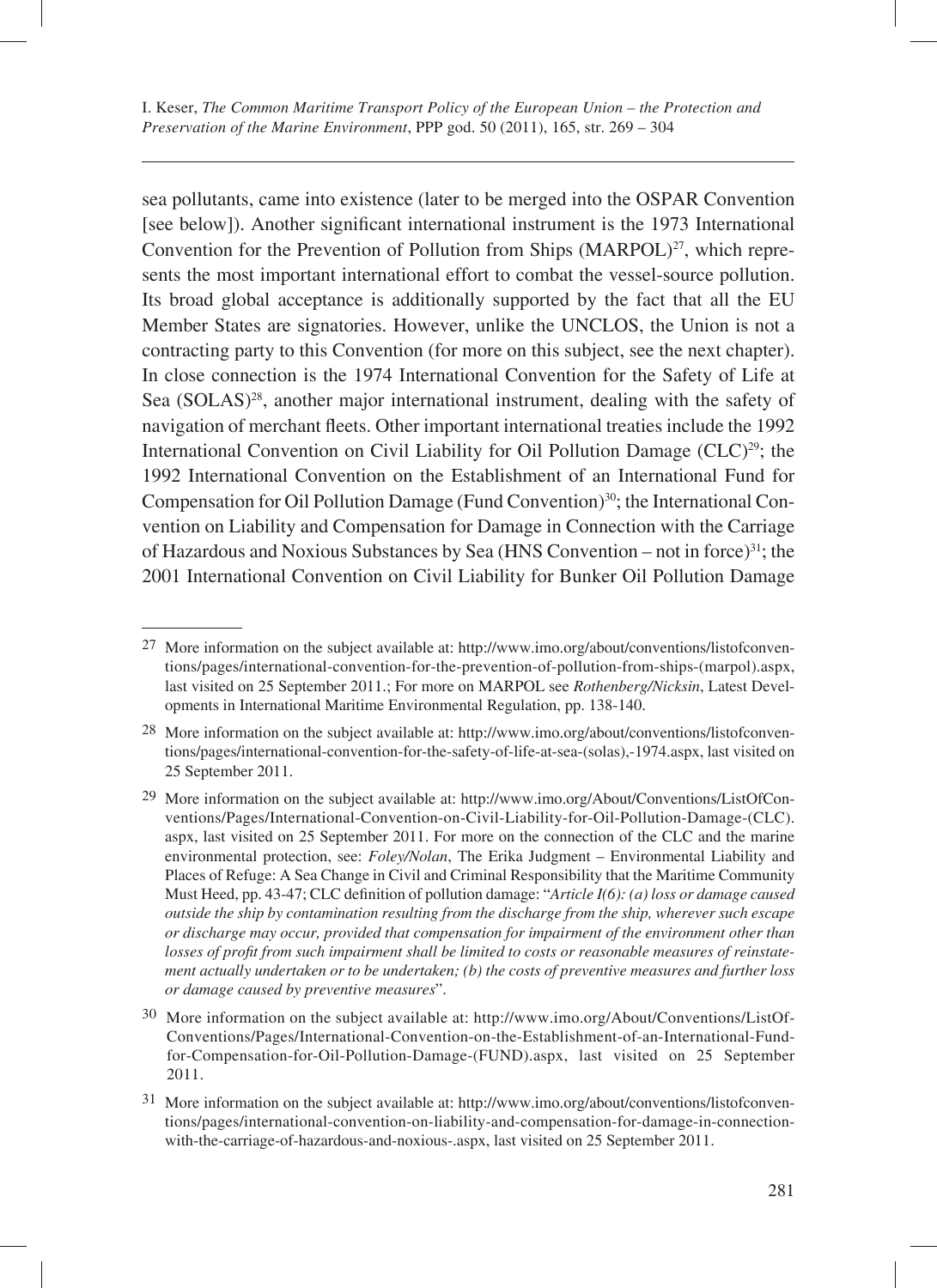(Bunkers Convention)<sup>32</sup>; and the 1976 International Convention on Limitation of Liability for Maritime Claims (LLMC)<sup>33</sup>, as amended by the 1996 Protocol. These last mentioned Conventions primarily deal with compensation issues, but they also serve as a deterrent against a behavior that leads to polluting activities<sup>34</sup>.

The multilateral approach, applied in the regional context, plays an additional important role in regulating the European system of marine environment protection and preservation. The 1974 Convention for the Prevention of Marine Pollution from Land-Based Sources<sup>35</sup>, which regulated the marine pollution from land-based sources, was fully replaced, together with the 1972 Dumping Convention (as stated above), by the 1992 Convention for the Protection of the Marine Environment of the North-East Atlantic (OSPAR Convention)<sup>36</sup>. The Union is a contracting party to the Convention. Another important regional treaty is the 1992 Convention on the Protection of the Marine Environment of the Baltic Sea Area (Helsinki Convention) $37$ , a prime marine protection tool for the Baltic Sea area.The Union is one of the contracting parties. Finally, the 1995 Convention for the Protection of the Marine Environment and the Coastal Region of the Mediterranean (Barcelona Convention)<sup>38</sup> deals with the same matter, but in the Mediterranean Sea. The Union is also one of the contracting parties, and additionally, this Convention represents the first United Nations Environment Programme Regional Seas Programme.

The Union approach towards the implementation of different layers of international legislation depends on the subject of regulation. When it comes to the ques-

- 34 For more on the subject, see: *Smeele*, International Civil Litigation and the Pollution of the Marine Environment, pp. 77 – 118.
- 35 Text available at: http://www.opcw.org/chemical-weapons-convention/related-international-agreements/toxic-chemicals-and-the-environment/marine-pollution-from-land-based-sources/, last visited on 25 September 2011.
- 36 98/249/EC: Council Decision of 7 October 1997 on the conclusion of the Convention for the protection of the marine environment of the north-east Atlantic, OJ L 104.
- 37 94/157/EC: Council Decision of 21 february 1994 on the conclusion, on behalf of the Community, of the Convention on the Protection of the Marine Environment of the Baltic Sea Area (Helsinki Convention as revised in 1992), OJ L 73.
- 38 1999/800/EC: Council Decision of 22 October 1999 on concluding the Protocol concerning specially protected areas and biological diversity in the Mediterranean, and on accepting the annexes to that Protocol (Barcelona Convention), OJ L 322*.*

<sup>32</sup> More information on the subject available at: http://www.imo.org/About/Conventions/ListOfConventions/Pages/International-Convention-on-Civil-Liability-for-Bunker-Oil-Pollution-Damage- (BUNKER).aspx, last visited on 25 September 2011.

<sup>33</sup> More information on the subject available at: http://www.imo.org/About/Conventions/ListOfConventions/Pages/Convention-on-Limitation-of-Liability-for-Maritime-Claims-(LLMC).aspx, last visited on 25 September 2011.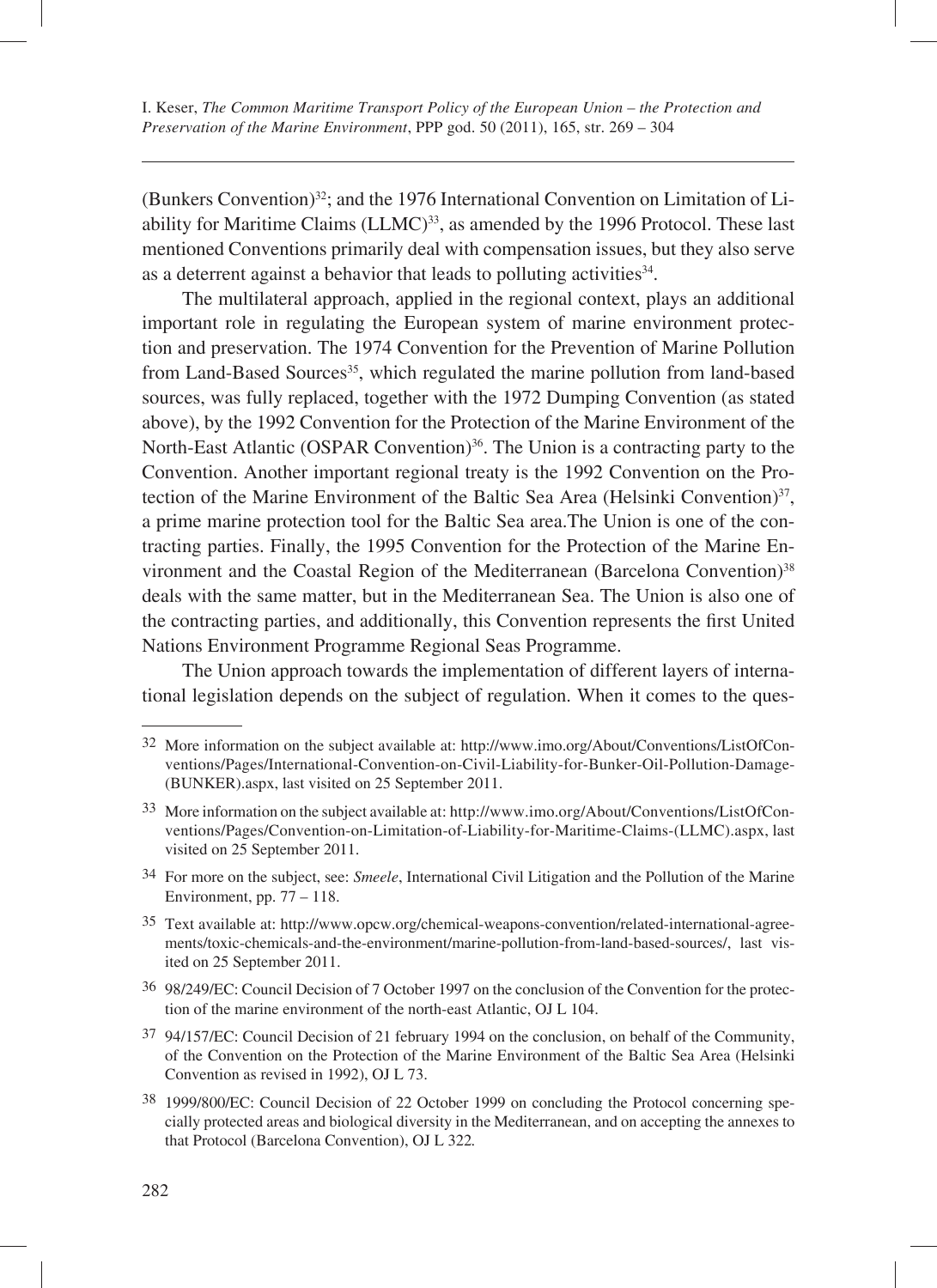tion of the vessel-source pollution, the Union and the Member States rely on the International Maritime Organization (IMO) standards as set through the MARPOL, SOLAS, CLC and Bunker Conventions. The regional approach applies in the European waters, where the Member States prefer cooperation among the adjunct coastal states (as was demonstrated in the previous paragraph, the Union applied the regional approach to each of the three significant maritime clusters surrounding the EU, namely, the Baltic Sea, the North Atlantic Ocean, and the Mediterranean Sea). Since the adoption of international instruments usually implies the ratification and the subsequent inclusion/specification in the specific national legislation, the international standards usually represent minimal criteria or maximal penalty imposition to be adhered to. A specific Union regulation can be observed in particular fields where the EU deems necessary to adopt specific EU regulation, such as is the example of the marine habitats protection. Some of the aforementioned treaties will be examined in more detail in the later text.

### **B. The EC Legal Framework of the Marine Environment Protection**

Although the Environmental Policy as such has not found its place in the 1957 Treaty of Rome, a number of initiatives in the 1970s strengthened its position among the Member States. This effort was conducted through a series of directives, as the most commonly used instrument in the EU environmental law. Council Directive  $67/548/EEC$  on Dangerous Substances<sup>39</sup> was the first environmental directive of the EU Maritime pollution was recognized as a major environmental threat in the *1973 First Environmental Action Program*40. The *1977 Second Environmental Action Program*<sup>41</sup> states actions necessary for controlling the pollution. In the 1983 Third<sup>42</sup> *Environmental Action Program*, attention was focused on the pollution prevention. However, it was still difficult to establish a legal basis for the Union environmental protection.

An obstacle to further development in this direction was the confrontation between the national law and the EC policy competences. This problem requires further explanation. According to Article 5(1) EC, the Community may act within the

<sup>39</sup> Council Directive 67/548/EEC of 27 June 1967 on the approximation of laws, regulations and administrative provisions relating to the classification, packaging and labeling of dangerous substances, OJ L 196.

<sup>40</sup> First Environmental Action Program, 22.11.1973, OJ C112.

<sup>41</sup> Second Environmental Action Program, 17.5.1977, OJ C139.

<sup>42</sup> Third Environmental Action Program, 17.2.1983, OJ C46/1.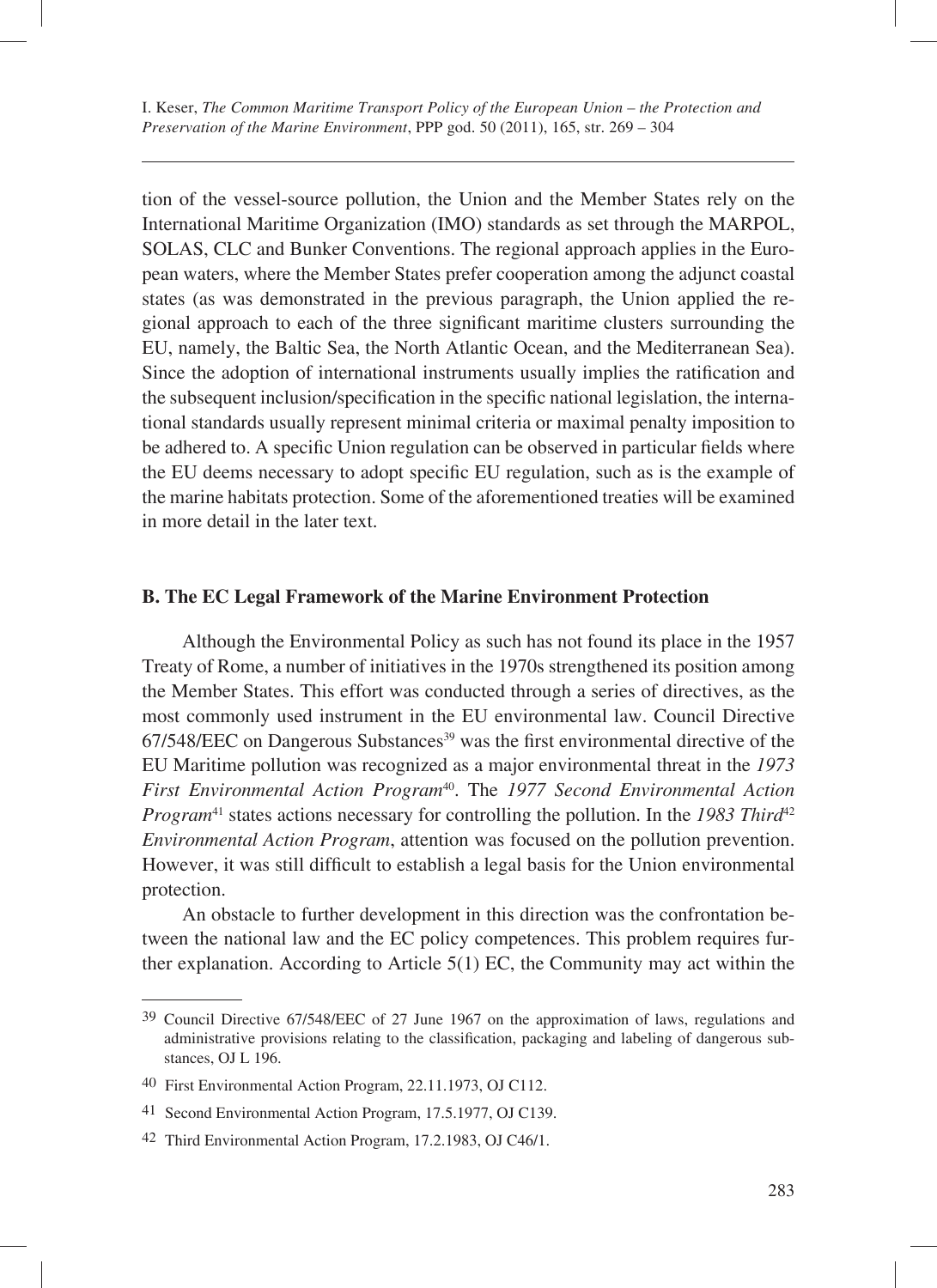limits of the powers conferred upon it by the Treaty, meaning that the Community has competence within the area of granted power. The principle of subsidiarity will be applied in areas that do not fall within the Community's exclusive competences. The Community may take legislative action only if the objective of that action cannot be sufficiently achieved by the Member States, and can thus be better achieved at the Community level. The principle of proportionality, Article  $5(3)$  EC, defines the limits of the Community action<sup>43</sup>. In the area of environment, Community does not have exclusive competences. The competences are shared in the area of the marine environmental protection. Both the Community and the Member States are entitled to act at the international level, (e.g. in accordance with Article 174(4), to negotiate in international bodies and to conclude international agreements). According to the Article 300(7) EC, the conclusion of international agreements among the Community and one or more States or international organizations under the conditions laid down in the EC Treaty are binding to both, the institutions of the Community and the Member States. Upon ratification, an international agreement becomes an integral part of the Community's legal order. The Member States cannot operate independently, but rather in conformity with the EC law under requirements stated in Article 10 EC. The Member States are obliged to cooperate with the Community institutions and coordinate their actions in international organizations and at international conferences, as stated in Article 19 EU. Regardless of a number of ambiguities regarding the shared competences issue, and although the shared competence institution gives great freedom of action to the Member States, the Community is responsible for most of the environmental issues. Having this in mind, the leading maritime European nations attempted to maintain independence at the international level, and at the same time obstructed the establishment of a comprehensive policy under which the Community would be involved in the maritime matters (they have been using the subsidiarity and proportionality principles) $44$ . In order to circumvent conflicts with its Member States, the Commission decided to rely on the "*… existing international instruments for the protection and preservation of the marine environment*"45.

A further important step in the establishment of the EC environmental policy was the introduction of the qualified majority voting in the 1987 The Single Euro-

<sup>43</sup> Article 5 (3): "*Any action by the Community shall not go beyond what is necessary to achieve the objectives of this Treaty*".

<sup>44</sup> There are other reasons for the lack of comprehensive rules in the field of the marine environmental protection, such as the institutional fragmentation resulting from a low level of cooperation, which slows down the work. Both the multilateral and the sectoral approach contributed to a specific disorder in ocean preservation, due to the circumvention of an integrated approach.

<sup>45</sup> *Frank*, *supra note* 21, p. 412.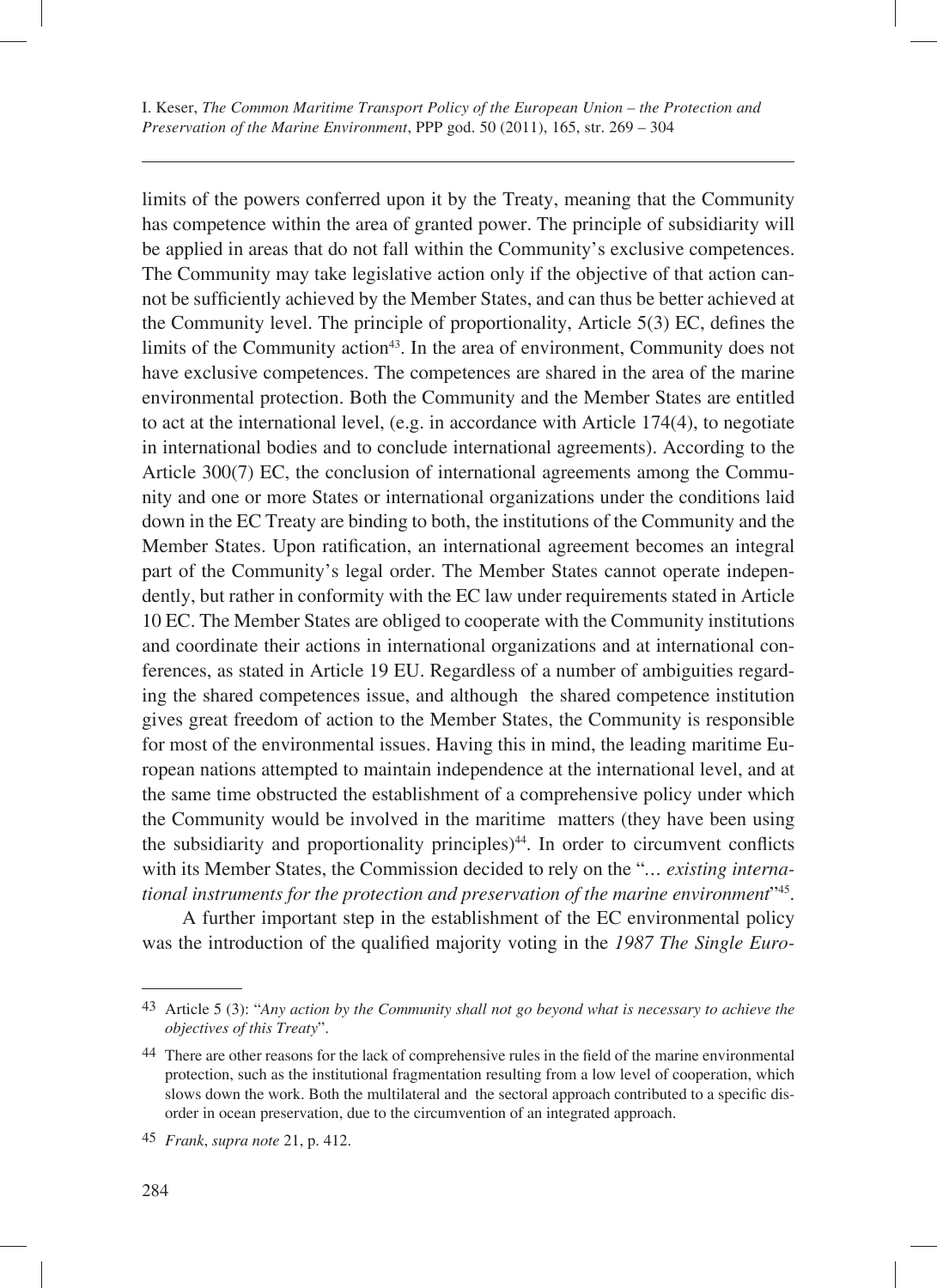*pean Act46*, a change that made the introduction of new acts much simpler then the previous unanimous vote qualification, thus making it easier to implement, inter alia, the environmental legislation. The *1992 Maastricht Treaty*<sup>47</sup> emphasizes the promotion of the sustainable growth and high level of environmental protection (Article 2). The co-decision procedure was introduced in the area of environmental protection (Article 251). However, the tensions between the supranational and national policy competences were not eliminated. The 1997 Treaty of Amsterdam<sup>48</sup> added a task of ensuring a "… *high level of protection and improvement of the quality of the environment*" to Article 2, and introduced (Article 6) an environmental "*integration clause*", according to which the environmental protection requirements should be integrated into the definition and implementation of other Community policies. The *2009 Treaty of Lisbon*49 fully recognizes the importance of the environmental protection and highlights the need for a constant enhancement of the protection agenda quality. It marks a significant shift from previous objectives that have only concentrated on the preservation of environment.

In the recent years, a visible movement towards the acceptance of an Integrated Ocean (Maritime) Policy may be observed. *Sixth Environmental Action Program50*, in a comprehensive program from 2001 to 2012, provides for an enhanced care of the marine environment<sup>51</sup>. In 2002, the Commission delivered a Communication "*Towards a strategy to protect and conserve the marine environment*"52, with the main objective to promote sustainable development of the World's oceans, as well as the protection of their biodiversity. In 2005, the Commission announced the European Marine Strategy<sup>53</sup> aiming at preventing further human adverse effects on the environment, ensure the preservation of clean oceans and seas for fu-

- 49 Treaty of Lisbon, OJ C 306.
- 50 Sixth Environmental Action Program "*Environment 2010: Our Future, Our Choice*" OJ L 242.
- 51 For the progress of the Program, see: http://europa.eu/rapid/pressReleasesAction.do?reference=IP/11 /996&format=HTML&aged=0&language=EN&guiLanguage=en, last visited on 25 September 2011.
- 52 Communication from the Commission to the Council and the European Parliament of 2 October 2002, "Towards a strategy to protect and conserve the marine environment" [COM(2002) 539 final – Not published in the Official Journal].
- 53 Proposal for a Directive of the European Parliament and of the Council establishing a Framework for Community Action in the field of Marine Environmental Policy (Marine Strategy Directive), COM(2005) 505 final, SEC 2005/0211 (COD).

<sup>46</sup> Single European Act (SEA), OJ L 169; For more on the subject, see: *Cichowski*, in: Max-Planck-Projektgruppe, p. 4.

<sup>47</sup> Treaty on European Union (Maastricht Treaty) OJ C 191.

<sup>48</sup> Treaty of Amsterdam, OJ C 340.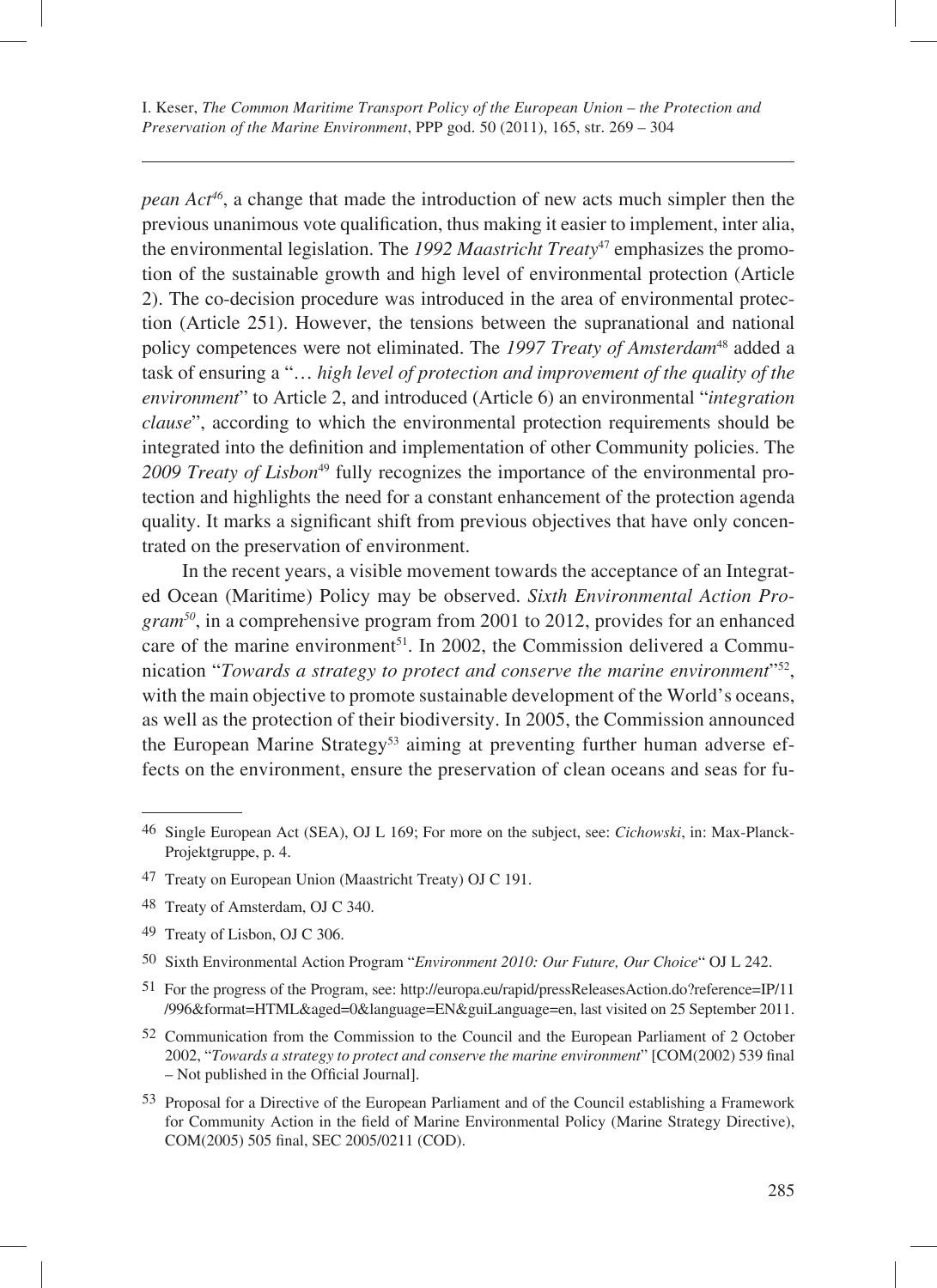ture generations, and encourage the Member States to further implement the international maritime conventions. These developments influenced the shift from the earlier restrained attitude of the Member States towards more harmonized Community rules, and contributed to the establishment of a comprehensive Maritime Policy. In 2007, the European Parliament approved the *Strategy for Protection and Conservation of the Marine Environment*54, better known as the *Integrated Maritime Policy* (IMP)<sup>55</sup>. The IMP aims to establishing by the year 2020 - marine regions and sub-regions managed by the Member States, in accordance with the specifically designed environmental safety criteria. In order to support this effort, a comprehensive set of new legislation is expected, including the provisions on the control of the greenhouse gas emission and air emissions, the dismantling of ships and the disposal of hazardous waste, fisheries controls, coastal zone management, and a coordinated enforcement plan<sup>56</sup>.

### *i. Environmental Liability*

After the Erika disaster<sup>57</sup>, the issue of responsibility and liability for the environmental damages was further intensified. The main objective of the Commission was to increase vigilance and impose greater accountability in an effort to avoid adverse consequences for the environment. The *White Paper on Environmental Liability*<sup>58</sup>, published by the Commission, reaffirmed the "*polluter pays*" principle of compensation for the damage to persons and goods, damage from pollution, and damage caused to nature. Having in mind Article 174 of the EC Treaty, its endorsement of the "*polluter pays*", and other adopted preventive and precautionary principles, the Commission endeavored to propose the establishment of a system that would successfully improve the chances of avoiding environmental damage. The Paper analyzed different ways to create an EC environmental liability regime,

<sup>54</sup> Directive 2008/56/EC of the European Parliament and of the Council of 17 June 2008 establishing a framework for community action in the field of marine, OJ L 164/19. For more information see: http://eur-lex.europa.eu/LexUriServ/LexUriServ.do?uri=COM:2009:0540:FIN:EN:PDF, last visited on 25 September 2011.

<sup>55</sup> For more on the Integrated Maritime Policy, see *Rothenberg/Nicksin*, *supra note* 27, pp. 157 – 160.

<sup>56</sup> For more on the subject, see: *Rothenberg/Nicksin*, *Ibid.*, p. 137. For more concrete measures, see: White Paper Roadmap to a Single European Transport Area – Towards a competitive and resource efficient transport system http://eur-lex.europa.eu/LexUriServ/LexUriServ.do?uri=COM:2011:014 4:FIN:EN:PDF, last visited on 25 September 2011.

<sup>57</sup> *Foley/Nolan*, *supra note* 29, pp. 41-78.

<sup>58</sup> Commission, White Paper on environmental liability, COM(2000) 66 final; available at: http:// ec.europa.eu/environment/legal/liability/white\_paper.htm, last visited on 25 September 2011.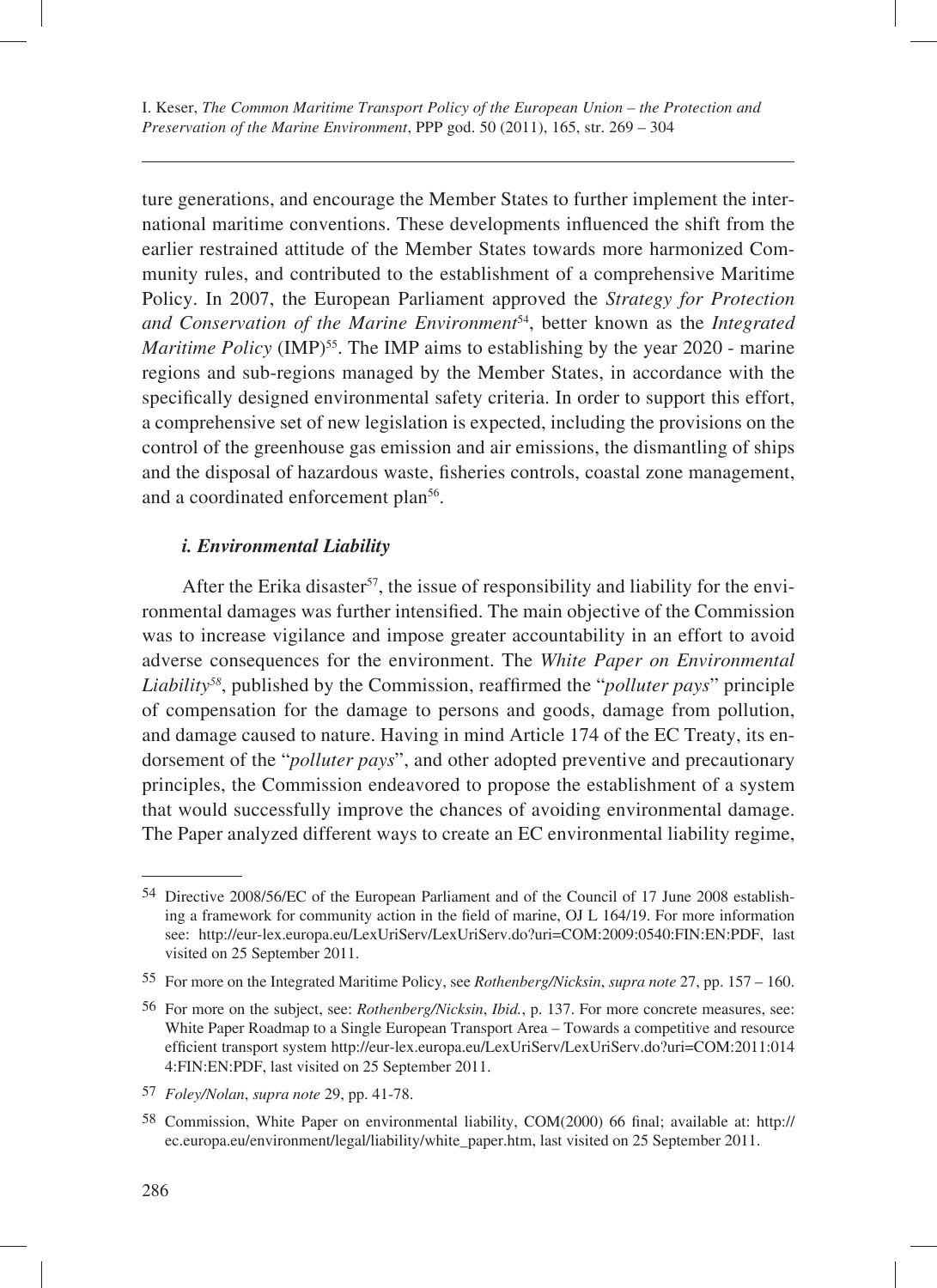with the emphasis on improving the environment and an enhanced application of environmental principles in the EC Treaty. The importance of this document is that it emphasized the need to impose the responsibility of the polluters, which need to bear the financial consequences. Such an EC environmental liability regime, according to the Commission, should cover various forms of damage - damage caused to the individual, environment, cargo, protected animals and protected areas. What the Commission saw as a serious issue was the lack of awareness of the need for environmental protection, both on an individual, as well as on the collective awareness basis. If changes are to be successfully implemented, the introduction of liability for causing threat to the environment should produce changes in the behavior of the people, resulting in increased vigilance. The White Paper proposed two types of liability: fault-based liability, which refers to the damage to biodiversity caused by a non-dangerous activity; and strict liability, which refers to the damage resulting from dangerous activities. The following conditions were proposed as necessary in order to establish the liability of the perpetrator: the identification of the polluter, quantifiable damage, and casual link between the polluter and the damage<sup>59</sup>.

The Paper highlighted the importance of the engagement of the Member States to ensure the decontamination and restoration of the environment. At that time, the legal systems of the Member States contained no direct provisions on environmental liability. The existent individual norms applied only to the damage caused to property or human health. It was therefore deemed necessary to establish an environmental liability regime within the national legal system of the Member States, which would cover at least the damage to natural resources that are protected by the Community legislation such as "*Wild Birds*" and "*Habitats*" Directives<sup>60</sup>. According to the Commission, the Community regime should keep in mind the following criteria: no retroactivity, coverage of the environmental damage (damage to biodiversity and damage in the form of contamination of sites), coverage of the traditional types of damage, including damage to health that is closely linked to environmental protection. The Commission however warned that the Community liability regime should avoid having negative impact on the EC's external market competitiveness of the Member States' industry. Having in mind the specific needs of the maritime industry, it is possible to imagine negative effects on the Member States' shipping

<sup>59</sup> *Commission*, *Ibid.*, p. 2.2.

<sup>60</sup> Council Directive 79/409/EEC of 2 April 1979 on the conservation of wild birds, OJ L 103, and Council Directive 92/43/EEC of 21 May 1992 on the conservation of natural habitats and of wild fauna and flora, OJ L 206.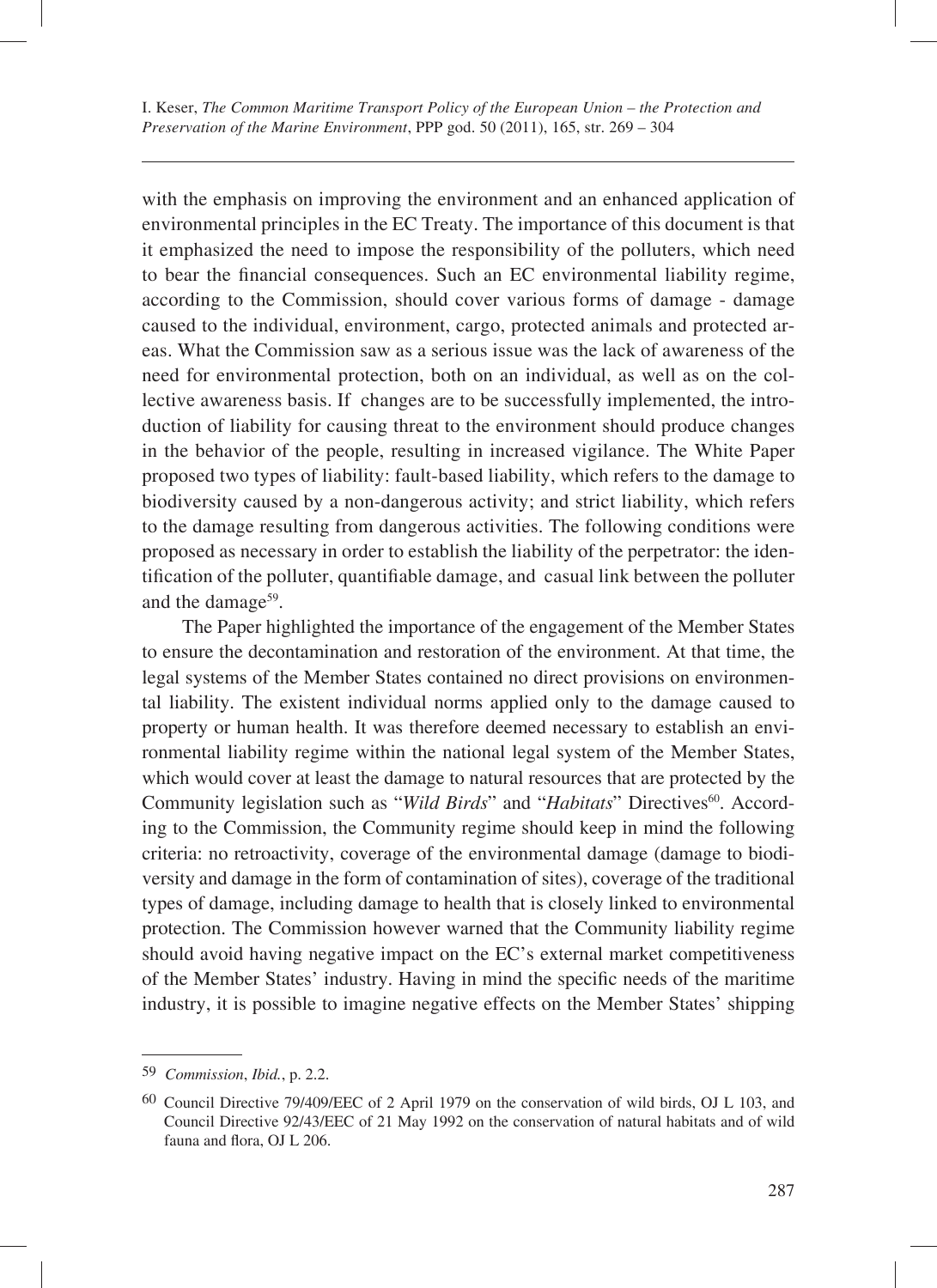industry, imposing on the European shipowners financial burdens that could make them less competitive on the market (more on this subject will be discussed in the later text).

The most important outcome of the Paper, recognizing the effects of the increased awareness of environmental liability in the European Community, was the adoption of Directive 2004/35 on Environmental Liability $6<sup>1</sup>$ . The Directive is applicable in cases of "*environmental damage*" (defined in Article 2<sup>62</sup>) caused by one of the activities listed in Annex III. The Directive focuses on the "*polluter pays*" principle, defining the polluter as the operator of the economic activity. A competent authority, determined by a Member State, is responsible for the enforcement of the Directive in each Member State. Its task is to find the perpetrators of damage, take (or demand from the polluter to take) appropriate preventive and/or remedial measures and oversee their implementation. Such a body can file a civil liability claim against the polluter (shipowner, charterer or a vessel operator) $63$ . The polluter is obliged to take such preventive and/or remedial measures in case of an imminent threat, and to inform the competent authority about such actions. In case of environmental damage, remedial measures have to be taken. The polluter is required to present to the competent authority a plan of potential remedial measures, so that the competent authority can decide which measures are most appropriate to be taken.

The Member States have to present reports to the Commission by the end of April 2013; the reports should highlight the experience gathered through the application of the Directive. This is seen as a key moment in the further Union legislation. Should the Member States' responses be favorable towards the proposed measures, the Union might propose a regulation that would be directly applicable in the Member States' national legislation, thus creating the exact legal order as envisaged by the Union legislators.

<sup>61</sup> Directive 2004/35/EC of the European Parliament and of the Council of 21 April 2004 on environmental liability with regard to the prevention and remedying of environmental damage, OJ L 143; For more on the Directive, see: *Carbone/di Pepe*, Uniform Law and Conflicts in private Enforcement of Environmental Law: the Maritime Sector and Beyond, pp. 21-51, 42-46.

<sup>62 &</sup>quot;*Environmental damage*" regarding the maritime context: "*(a) damage to protected species and natural habitats, which is any damage that has significant adverse effects on reaching or maintaining the favorable conservation status of such habitats or species*"; For more on the impact of the Directive, see: *Nesterowicz*, The application of the Environmental Liability Directive to damage caused by pollution from ships, pp. 107 – 118.

<sup>63</sup> For a good study of the compensation for environmental damage, see: *La Fayette*, Compensation for Environmental Damage in Maritime Liability Regimes, pp. 231 – 265.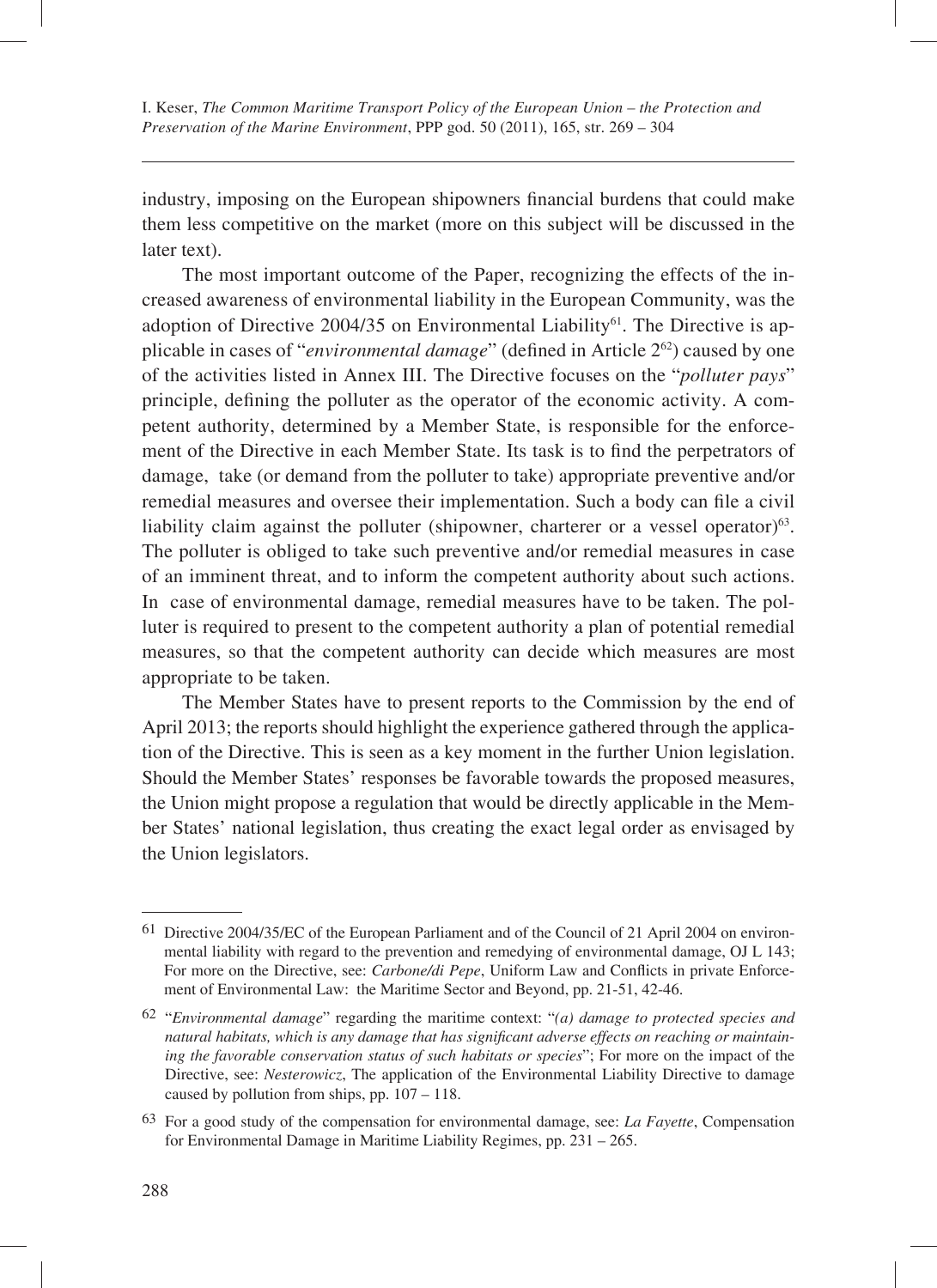#### **3 OIL POLLUTION**

The main objective of this chapter is to identify legal options available in the European legislation to protect the European coasts against pollution caused by ships, especially those transporting oil as cargo.

Pollution resulting from oil and/or hazardous and toxic substances in the event of maritime accidents, discharges of dangerous substances through the routine operation of the ship (including the risk of ballast waters transporting invasive species that threaten marine habitats), and other forms of pollution of the marine environment, are a subject of constant review by the international and the European Community. The aim is to reduce harmful effects to the environment, usually through enhancing the safety rules of navigation, but also through the use of modern technology that significantly reduces the various forms of risks to the environment.

The events like great tanker disasters of *Torrey Canyon*, *Amoco Cadiz*, *Exxon Valdez*, *Erika* and *Prestige*, or similar catastrophes, such as the Deepwater Horizon spill, steer the public opinion towards greater expectations from politics to derive new and better policies in tackling oil pollution issues. Given the drastic natural and financial consequences that follow these accidents, such a high level threat requires a set of comprehensive legislation at the national, supranational and international level. But despite both the quantity and quality of the legislation, sub-standard shipping, hazards of the sea, and human errors demand an ever-present watchfulness.

The central focus of regulation in this field is placed on improving the maritime safety legislation and promotion of high-quality standards necessary to be adhered to. A problem remains with individual shipowners and ship operators, who do not respect the rules, and whose irresponsible behavior places others in danger. Such a behavior (disregarding general rules in order to realize greater profits, neglecting at the same time the protection of the environment and endangering others) is a major threat. Additionally, the high congestion of the European waters includes many ships flying third-country flags that do not match the legislation standards of their European counterparts.

#### **A. Security Packages**

In December 1999, the tanker *Erika* became a shipwreck, resulting in 19,800 tons of spilled oil that caused a substantial material damage in several European coastal countries. This occurrence inscribed a lasting mark over the necessity of continuous efforts to enhance navigation security measures. The analysis, conducted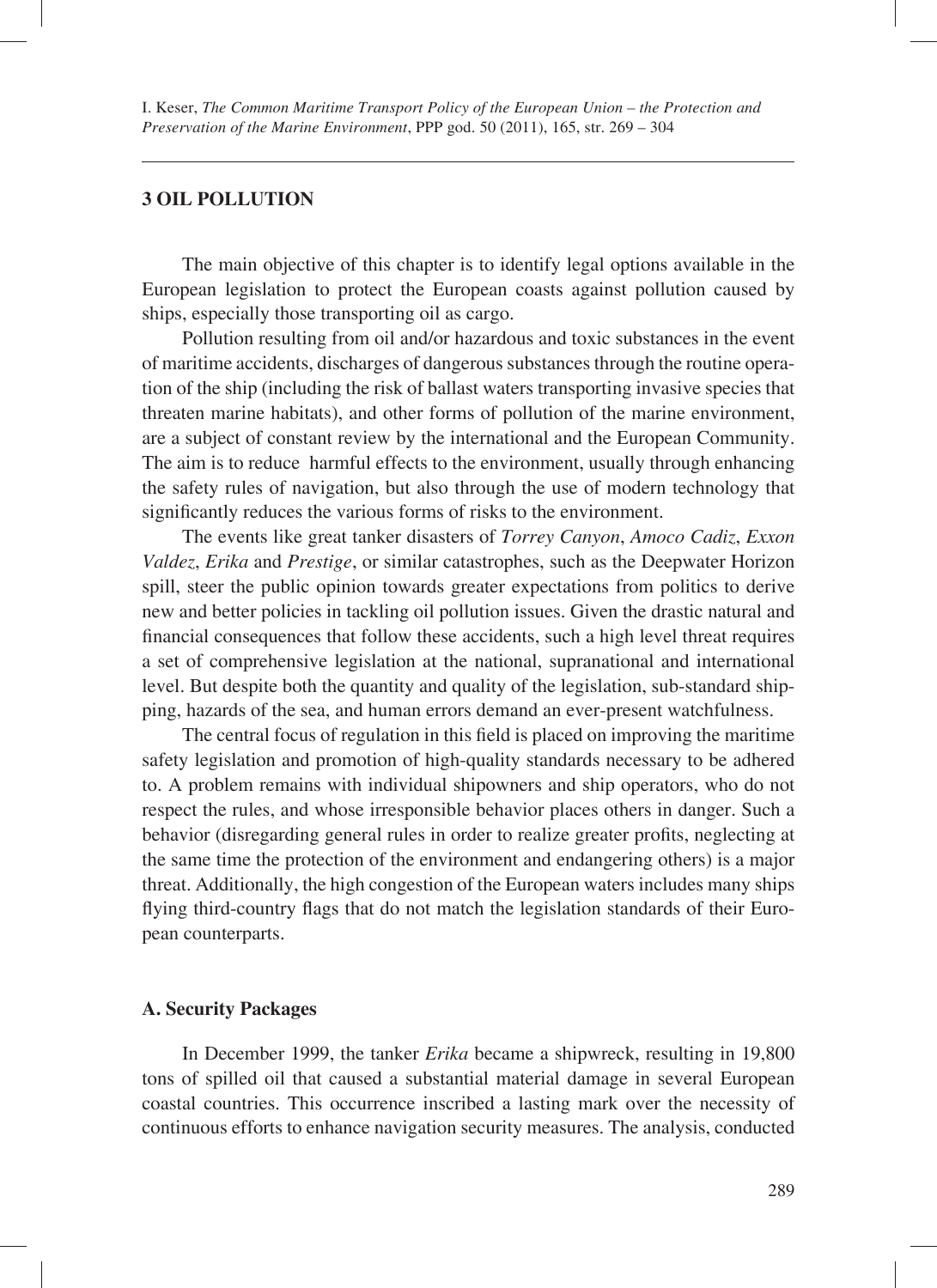after the catastrophe, demonstrated that the European coastal states had inadequately implemented measures aimed at the control of the ship's operational and security capabilities, and that too much reliance was placed on the work of the classification societies.

Soon after the disaster, the Commission had proposed the first "*security package*" set of directives and regulations, called *Erika I Package*<sup>64</sup>, that introduced the enhancement of control and testing performed by the Port State, established a stricter system of supervision over the work of classification societies and determined a deadline for the termination of the use of tankers with a single plating.

This was, however, only the beginning of the security norms enhancement. *Erika II Package*65 followed, with an emphasis on the establishment of the *European Maritime Safety Agency* (EMSA). Further novelties included a proposal for the establishment of an additional (regional) European fund to cover damages resulting from oil spills at sea (the proposal was dropped after the appropriate changes in the CLC system), voluntary agreement of oil companies on the maximum age of ships that are chartered, and a system of detection and monitoring of ships carrying dangerous cargo. Regulation 1406/2002 established EMSA. EMSA monitors the technical, legal and scientific aspects of navigation safety in the European waters. Additionally, EMSA oversees the implementation of European standards on the safety of navigation in the Member States, advises the Commission on technical and scientific aspects of maritime safety, and organizes training projects and the training for the staff responsible for the implementation of security measures. Frank reminds that EMSA proved to be a very effective instrument in the implementation of the EC maritime safety rules<sup>66</sup>.

<sup>64</sup> Directive 2001/106/EC of the European Parliament and of the Council of 19 December 2001 amending Council Directive 95/21/EC concerning the enforcement in respect of shipping, using Community ports and sailing in the waters under the jurisdiction of the Member States, of international standards for ship safety, pollution prevention and shipboard living and working conditions (Port State Control Directive), OJ L 19/17; Directive 2001/105/EC of the European Parliament and of the Council of 19 December 2001 amending Council Directive 94/57/EC on common rules and standards for ship inspection and survey organizations and for the relevant activities of maritime administrations (Text with EEA relevance), OJ L 19; Regulation (EC) No 417/2002 of the European Parliament and of the Council of 18 February 2002 on the accelerated phasing-in of double hull or equivalent design requirements for single hull oil tankers and repealing Council Regulation (EC) No 2978/94 OJ L 64.

<sup>65</sup> Regulation (EC) No 1406/2002 of the European Parliament and of the Council of 27 June 2002 establishing a European Maritime Safety Agency (Text with EEA relevance), OJ L 208.

<sup>66</sup> *Frank*, *supra note* 21, p. 248.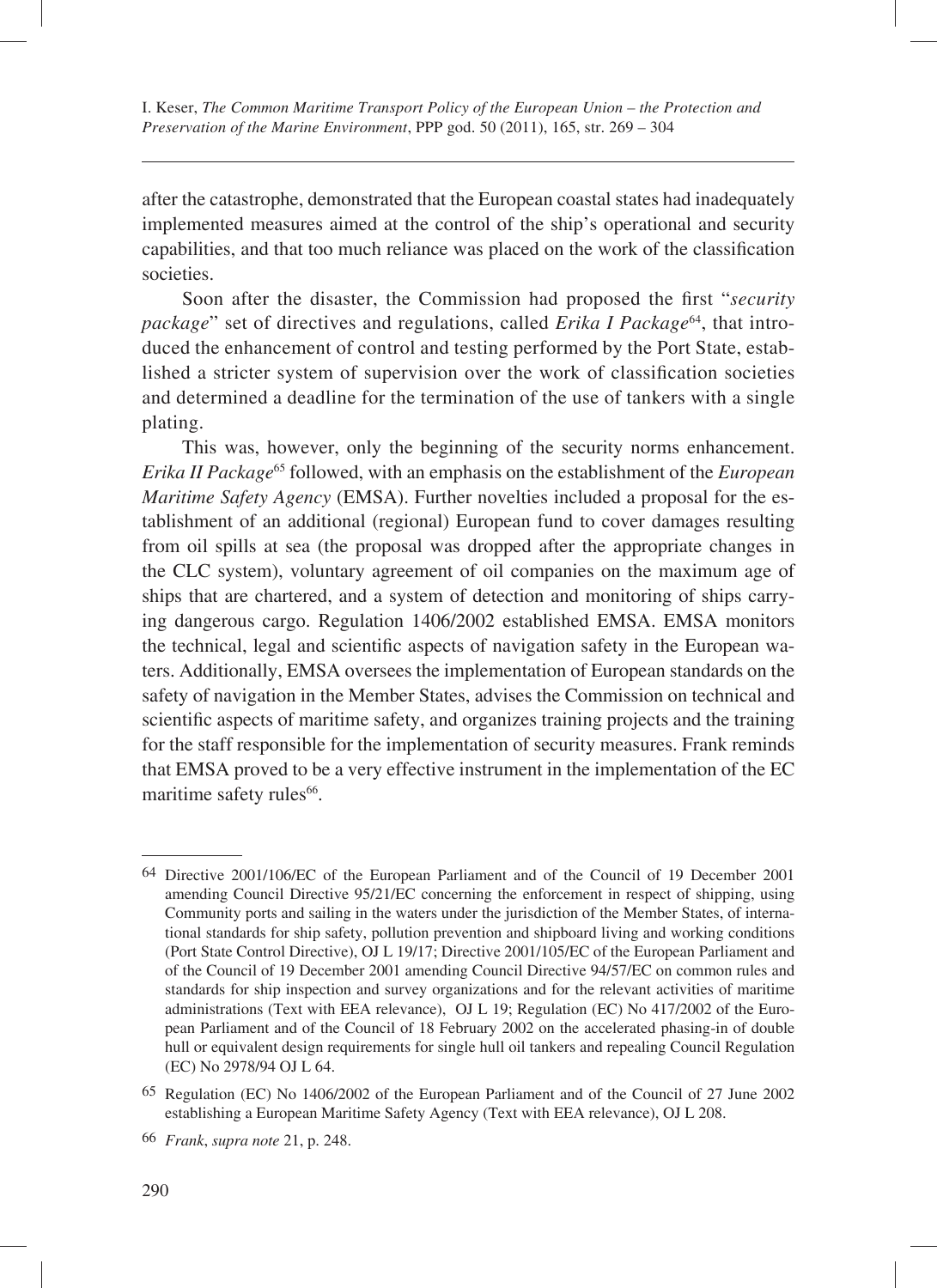In March 2009, the final, third maritime safety package, *Erika III Package*<sup>67</sup>, was adopted. The Member States are required to implement, by the end of 2010, provisions concerning: the Flag Ship quality standards; the standards for classification societies; the Port State Control norms; traffic monitoring; accident investigation at sea; the carrier's liability (in accordance with the 2002 Protocol to the Athens Convention), and the shipowner's insurance provisions. Having in mind that the proposed measures are the most recent measures to be adopted by the EU, and that all of them directly influence the safety of shipping and thus decrease a possibility of further oil spills, a brief overview of most of the measures follows.

Directive 2009/21 on compliance with the Flag State requires that the ships under the European flag comply with international standards. More specifically, this primarily reflects the availability of information about the vessel; the compliance with international rules over the detention of the vessel; the inspection of ships in accordance with IMO standards; and a necessity of reporting to the Commission in a case of two-year consecutive appearance of flags on the so-called "*black*" and "*gray*" lists.

Directive 2009/15 and Regulation 391/2009 deal with the issue of classification societies. The Directive requires cooperation among the Member States and classification societies regarding the standards of classification and review of the ships, while the Regulation requires the fulfillment of minimum requirements for the

<sup>67</sup> Directive 2009/21 EC of the European Parliament and of the Council of 23 April 2009 on compliance with flag State requirements, OJ L 131/132; Directive 2009/15 EC of the European Parliament and of the Council of 23 April 2009 on common rules and standards for ship inspection and survey organizations and for the relevant activities of marine administrations, OJ L 131/47; Regulation (EC) No 391/2009 of the European Parliament and of the Council of 23 April 2009 on common rules and standards for ship inspection and survey organizations (Text with EEA relevance), OJ L 131; Directive 2009/17/EC of 23 April 2009 amending Directive 2002/59/EC establishing a Union vessel traffic monitoring and information system, OJ L 131; Directive 2009/18/EC of the European Parliament and of the Council of 28 May 2009 establishing the fundamental principles governing the investigation of accidents in the maritime transport sector and amending Council Directive 1999/35/EC and Directive 2002/59/EC of the European Parliament and of the Council, OJ L 131; Directive 2009/16/EC of the European Parliament and of the Council of 23 April 2009 on Port State Control, OJ, L 131; Directive 2009/18/EC of the European Parliament and of the Council of 28 May 2009 establishing the fundamental principles governing the investigation of accidents in the maritime transport sector and amending Council Directive 1999/35/EC and Directive 2002/59/ EC of the European Parliament and of the Council, OJ L 131; Regulation (EC) No 391/2009 of the European Parliament and of the Council of 23 April 2009 on common rules and standards for ship inspection and survey organizations (Text with EEA relevance), OJ L 131; Directive 2009/20/EC of 23 April 2009 on the insurance of shipowners for maritime claims, OJ L 131; Regulation (EC) No 392/2009 of the European Parliament and of the Council of 23 April 200 on the liability of carriers of passengers by sea in the event of accidents, OJ L 131/24; For more on the Package, see: *Chuah*, The Third EU Maritime Safety Package - Objectives and Challenges, pp. 271-273.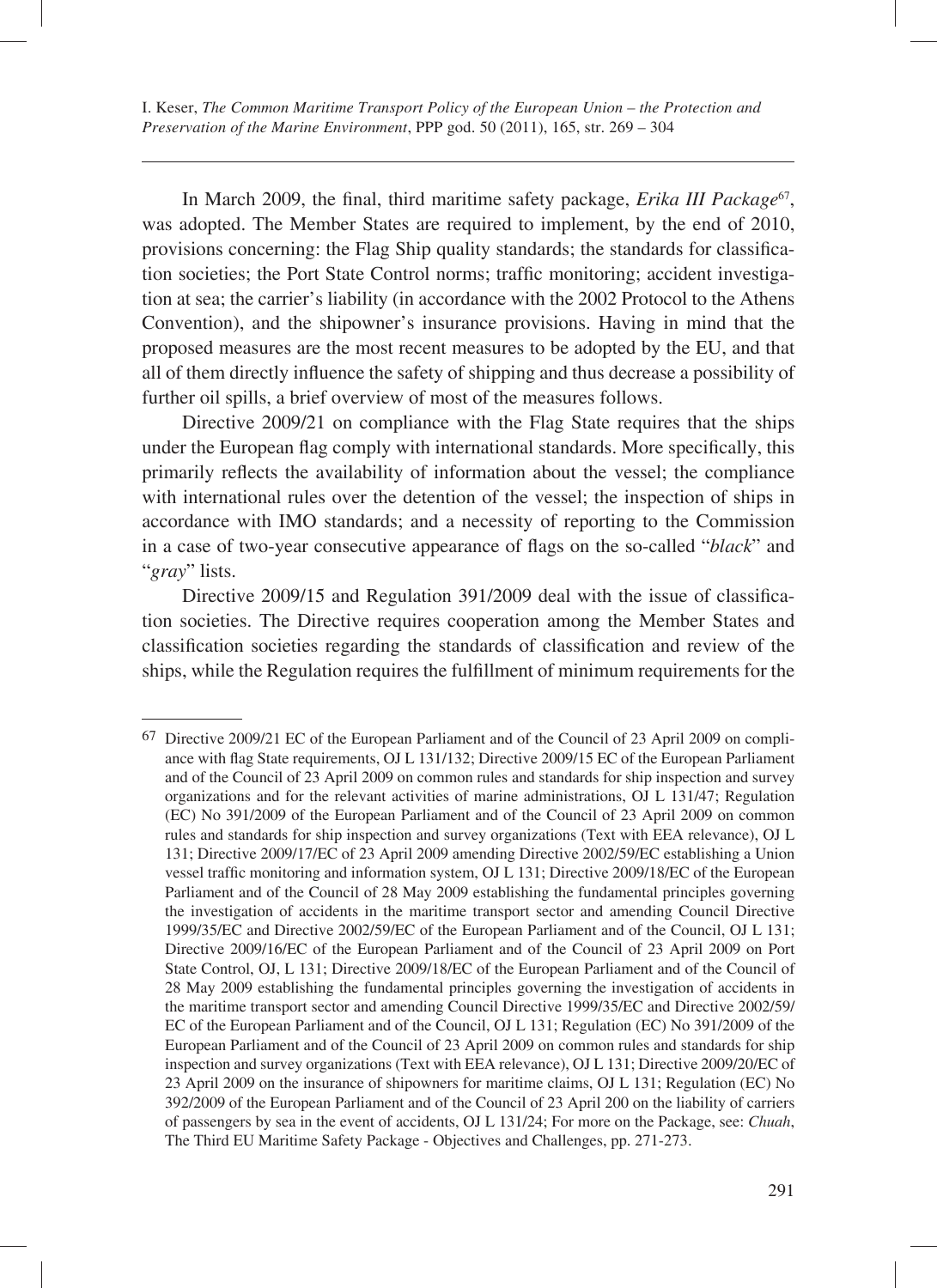quality of operation of classification societies (the Regulation introduces criminal sanctions in case of violation of these provisions by classification societies).

Directive 2009/16 amends the current regime of the Port State Control. A more stringent control of ships is required, including the control of ships that enter a specific harbor on random occasions. Prohibition is imposed on all ships that do not meet the security standards (the owners of such ships are automatically placed on the "*blacklist*", which implies a more frequent and strict control of other ships of the same shipowner or operator). Finally, a system of training for ship security supervisors is introduced.

Directive 2009/17 builds on the existing Directive 2002/59 on establishment of a marine traffic monitoring and information system, which requires a determination of the so-called "*Ports of Refuge*"<sup>68</sup>, specially defined places on the coast (or, in the case of the UK, the whole coast), where the vessels that are threatened by a possibility of a marine distress, can be positioned, in order to suppress or limit possible pollution of the marine environment $69$ . The novelty lies in the application of the standardization of financial guarantees and system design liability with regards to vessels that are found in such places.

Parallel to this, it is expected from the Member States to establish an independent body, whose task is to manage the operations of assistance to distressed ships at sea. Regarding the competences that such a body should posses, the following proposals are mentioned: restrictions on the movement of such a ship, directing the movement route of such a ship; determining the towing or pilotage; directing the ship to the "*Port of Refuge*", the placement of an expert team on board for evaluation of possible risk of damage; and the issuance of a warning to the ship master to stop or prevent the pollution of the environment or endangering the safety at sea.

Other novelties are related to: a request of the installation of automatic identification systems on fishing boats longer than 15 meters (fully implementing the project "*The Network of Safe Sea*"), the establishment of a "*European Centre for a Long-Range Observation and Monitoring*", in order to track and monitor vessels at further distances, and the establishment of a system of monitoring ice on the sea. The ability to monitor vessels increases the possibility of the coastal state to tack the polluters and impose liability and compensation for damages, thus making a huge impact as a further deterrent against irresponsible behavior.

Directive 2009/18 calls on the Member States to comply with the rules established by the IMO Code regarding investigations of accidents at sea, and the establishment of a EU database on accidents and incidents at sea.

<sup>68</sup> For more on the "*Ports of refuge*", see: *Foley/Nolan*, *supra note* 29, pp. 41-78.

<sup>69</sup> For more on the subject, see: Foley/Nolan, *Ibid.*, pp. 55 - 60.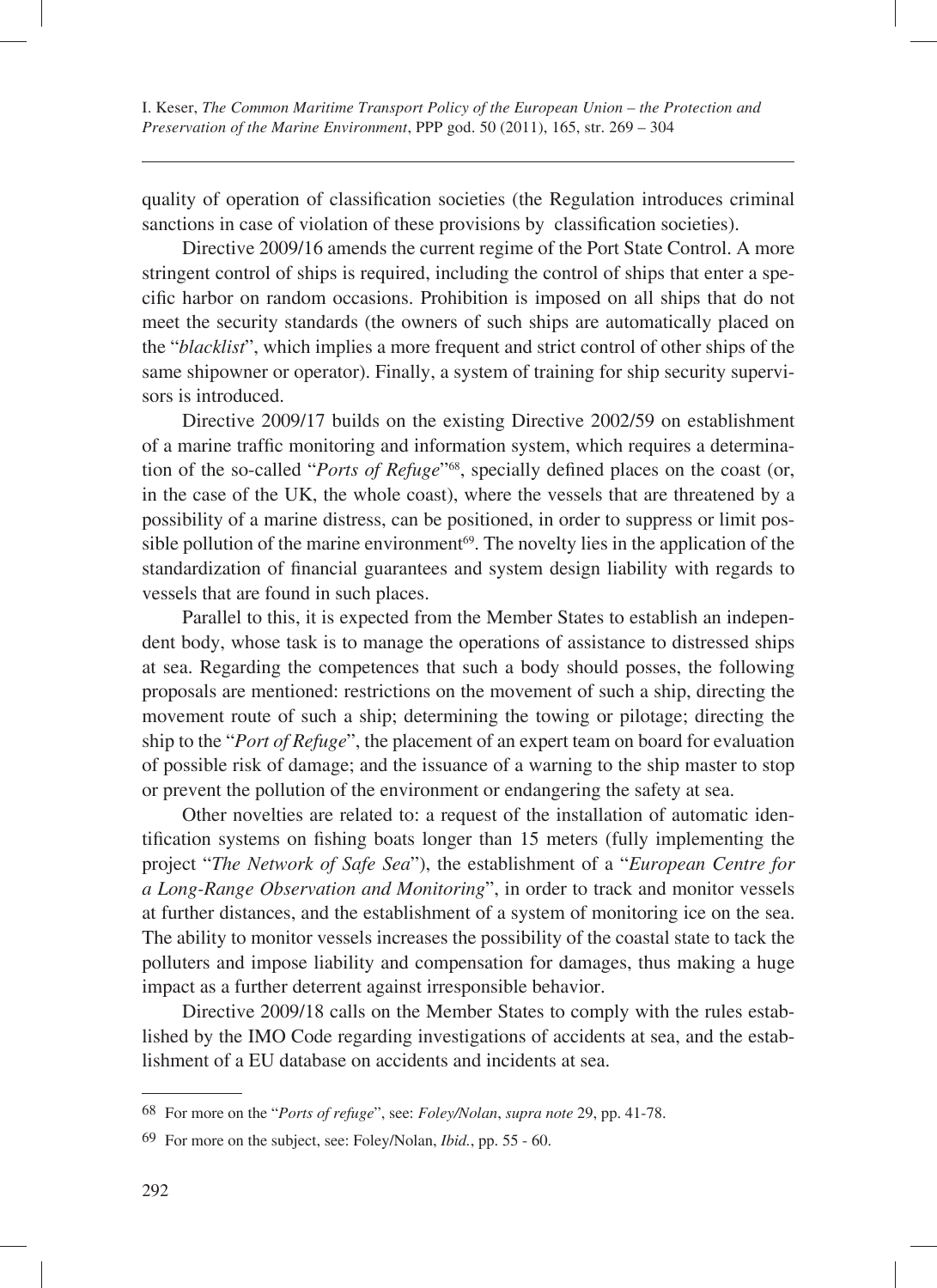Directive 2009/20 binds all owners of ships above 300 gross tons to secure their vessels in accordance with the 1996 Protocol to the 1976 Convention on Limitation of Liability for Maritime Claims. Furthermore, an option of detaining the ships that are not able to produce insurance documents is introduced. The Directive comes into force in January 2012, when it is expected from all the Member States to ratify the mentioned Protocol.

Having in mind that the majority of the previously described norms are situated within the instrument of "*directive*" framework, it is up to the Member States to implement the agreed novelties. As Chuah remarks<sup>70</sup>, the division of responsibilities between the EU and the Member States clearly indicates that the focal point of maritime sector's safety and security still relies on the will and effort of individual Member States.

### **B. Penalties for Infringement – Directive 2005/35 on Ship Source Pollution**

Following another major European tanker disaster in 2002, the *Prestige*, resulting in 30,000 tons of spilled oil, the Commission decided to strengthen the anti-pollution legislation by introducing criminal penalties for the pollution infringements. Despite a significant resistance from the maritime industry, the Directive 2005/35/ EC on Ship-source pollution and on the introduction of penalties for infringements $71$ was adopted. This Directive regulates the pollution from ships through an introduction of criminal (or administrative) sanctions against legal and natural persons (as finally resolved by the 2009 amendment<sup>72</sup>) who, with intent, recklessly or by serious negligence, cause the pollution from ships<sup>73</sup>. Although MARPOL regulates the same field, the lack of clear EC discharge standards (the Union is not a Contracting Party

<sup>70</sup> *Chuah*, *supra note* 67, p. 273.

<sup>71</sup> Directive 2005/35/EC of the European Parliament and of the Council of 7 September 2005 on oil pollution and on the introduction of penalties for infringements, OJ L 255/11.

<sup>72</sup> Regarding the implementation of the Directive, the Council adopted a Decision 2005/667/JHA of 12 July 2005 to strengthen the criminal-law framework for the enforcement of law against ship-source pollution, OJ No. L 255/164, which intended to further regulate the criminal law sanctions. However, the ECJ declared the Decision void; Directive 2009/123/EC of the European Parliament and of the Council of 21 October 2009 amending Directive 2005/35/EC on ship-source pollution and on the introduction of penalties for infringements, OJ L 280/52 obliges the Member States to provide criminal sanctions for polluters under their own legislation.

<sup>73</sup> The Directive applies to discharges of polluting substances from any ship that includes various types of movable and immovable vessels, excluding only the military ships and state-owned vessels not used for commercial purpose.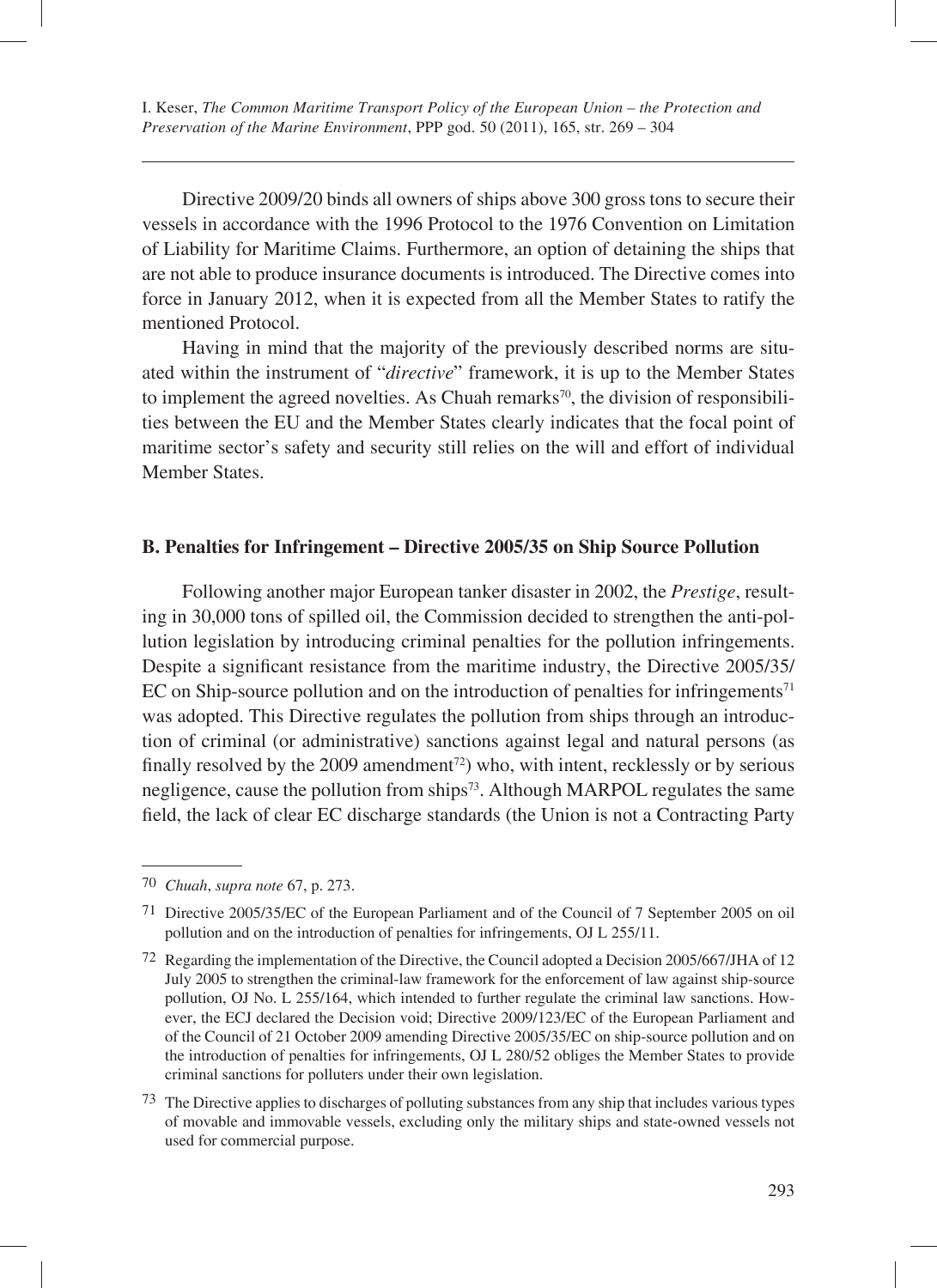to MARPOL) and the absence of a clear enforcement mechanism of the MARPOL conditions (for those European countries that are Contracting Parties to the Convention) impelled the Commission to attempt to regulate this field more thoroughly.

As previously stated, the maritime industry reacted sharply against the adoption of the Directive. In the case *Intertanko and Others v. Secretary of State for Transport*74, the ECJ was to determine whether the provisions of the Directive were contrary to the provisions of MARPOL and UNCLOS, and whether the introduction of the term "*serious negligence*" lead to legal uncertainty (according to the Prosecution, the English legal system does not recognize the term). However, the ECJ argued that the legal validity of the Directive could not be affirmed by a comparison with MAR-POL because the European Union was not bound to MARPOL<sup>75</sup>. Additionally, the Directive cannot be compared in such a manner with the provision of UNCLOS either, since UNCLOS has no specific provisions relating to the above questions. The reason behind the opposition to the Directive lies in the expressed opinion that the normal functioning of the shipping industry might face a serious jeopardy with the introduction of criminal penalties. The *Prestige* case suggests that there is a reason to worry (the automatic apprehension of the captain and the crew members, due to public pressures on the local government to quickly name and punish the culprits for the disaster). On the other hand, the case law, particularly the one before the English courts, clearly indicates a strict set of criteria necessary to be complied with in order to prove a certain degree of negligence or fault. Despite the rejection of the Court of Justice to pursue the rationale of the claimants, certain members of the maritime industry, such as the International Salvage Union, still continue to oppose and lobby against the implementation of the Directive<sup>76</sup>.

In conclusion, the Directive, perceived from the perspective of protection of the marine environment and prevention of accidents at sea, marks a significant step forward in creating a safe and secure navigation. However, the Directive is limited in terms of possible partial application. MARPOL sets minimum standards for the Flag States, but if the Member States adopt more stringent rules in implementing the Directive, such rules will be valid only for ships flying their flag (due to the provisions of Article 307 of the EU Treaty, the Union regulations that are, in this case, stricter than MARPOL can not be applied to the non-EU members that are contract-

<sup>74</sup> Case C-308/06, *International Association of Independent Tanker Owners (Intertanko) and Others* v *Secretary of State for Transport*, [2008] ECR I-4057.

<sup>75</sup> For differences between MARPOL and UNCLOS, see: *Osante*, Competition and the European Union Directive on Criminal Penalties for Ship-Source Pollution, pp. 146-147.

<sup>76</sup> For an official ISU standpoint on the issue, visit: http://www.marine-salvage.com/, last visited on 25 September 2011.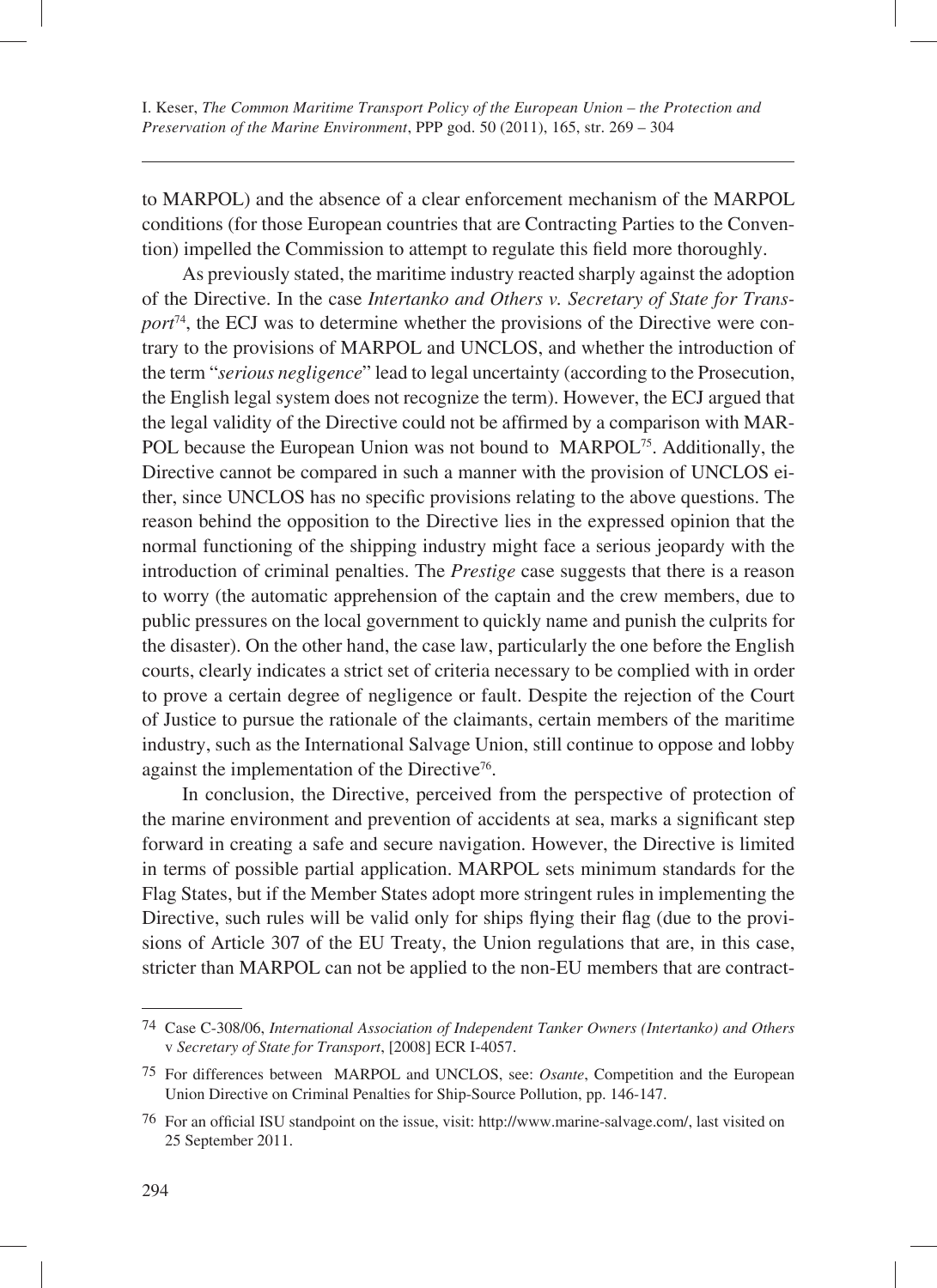ing parties to MARPOL). Thus, should the national implementation decide to make a step forward in comparison with the MARPOL rules, it will significantly reduce its scope of subject application. Having in mind the congestion of maritime traffic in the European waters, it is doubtful whether the Directive will provide enough coverage in order to assume a step forward in the actual marine environment and protection. At the same time, those affected by the rule of the Directive will find themselves in a detrimental competitive position as opposed to those whose ships sail under the original MARPOL rules. Having this in mind, there is a possibility that the number of ships flying the EU might decline, as the shipowners might embark to seek out the "*Flags of Convenience*", or such flags that offer better business conditions.

#### **4 CONCLUSION**

The lack of experience and financial assets are the main reasons why some ships do not satisfy the safety and technical requirements. Some shipowners and ship operators willingly circumnavigate the requirements in order to save spending, and increase their profit. Such a behavior is both morally and legally corrupted. However, when safety and technical standards differ significantly from one Flag State to another, and the ships flying different flags navigate through the same maritime corridors, the financial burdens vary from one flag to another, thus creating a significant financial leverage on the side of those adhering to less-demanding requirements. Due to this reason, the phenomena of the "*Flags of Convenience"* continue to produce sub-standard shipping, and an increased risk of maritime accidents. The international law created a good basis of minimum criteria to be enforced on the World fleet, but the practical implementation of these rules lacks behind. Recognizing this, the European Union made a great effort to harmonize the implementation of international rules through the European law requirements, making sure that all of the Members States' flag standards adhere to the same minimal standards, and that all ships passing through the European waters fulfill the same criteria. Once such rules are fully implemented, those who continue to avoid the legal requirements will face full responsibility and liability sanctions, including criminal penalties. This is not an economical or environmental question, but a product of legal logic inherent in every legal system. However, and going back to the previously stressed discrepancy, in situations where the European law imposes more demanding standards (requiring more investment and therefore more spending) than are those in the international regulation, the non-EU flags' ships stand in comparative business advantage when competing with the EU flags' ships in the European waters. It would be naive to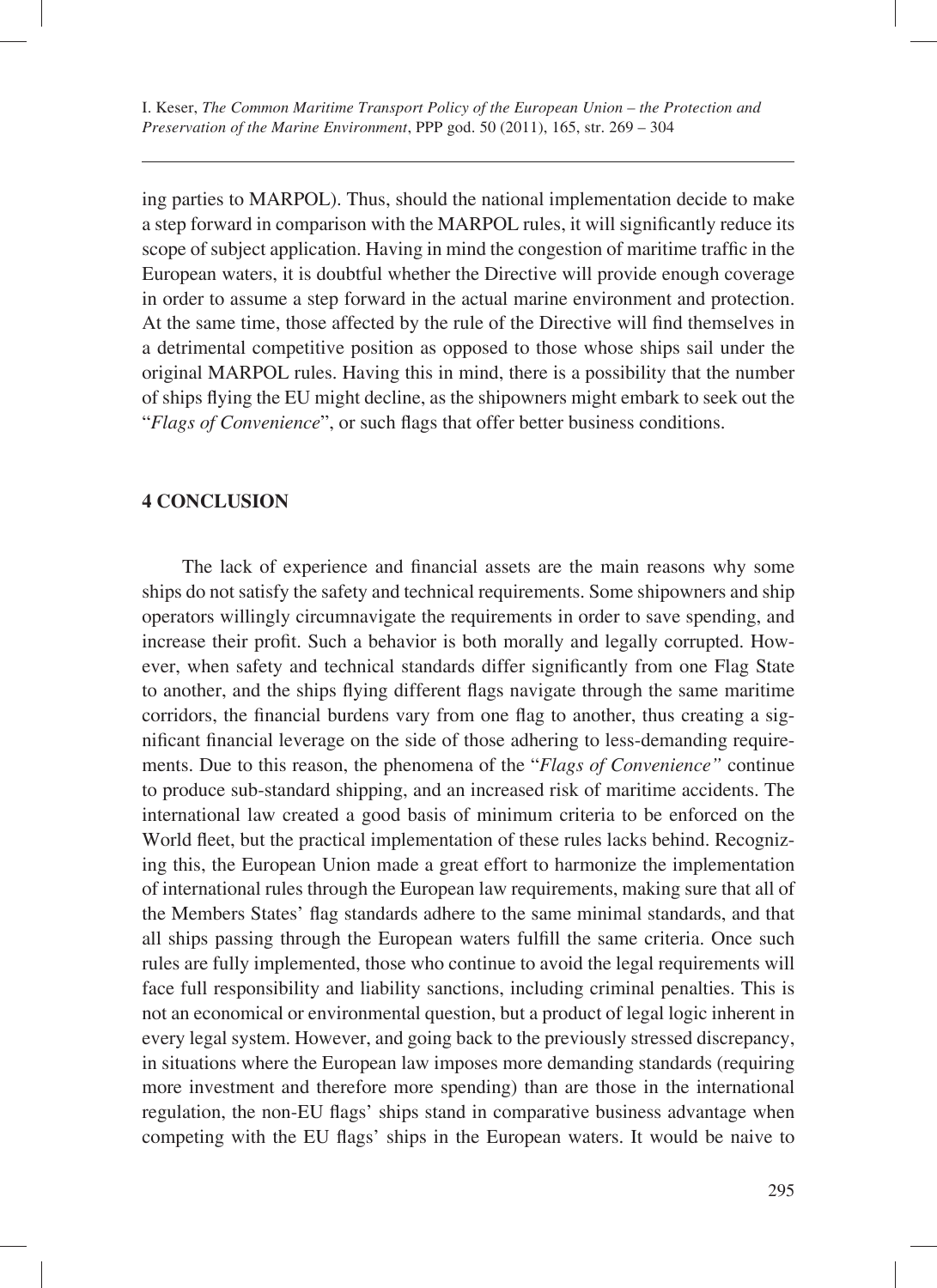expect from one part of the shipping industry to disavow an allotment of its profit in the name of the marine environmental protection, whereas at the same, time the other part of the same industry collects higher income. Few examples, where (maritime) industry participates in public spending (such as is the example of the Fund Convention, where the oil industry contributes to the international funds for civil liability in case of an oil spill), imply the same level of engagement of all the concerned subjects.

At the same time, the political pressure arising from great tanker disasters, coupled with the common perception of the deteriorating global environmental conditions, made an impressive thrust towards strengthening the environmental legal and technical safeguards, marking the European law as one of the fore guards of the marine environmental protection.

Whereas the EU Member States like Spain and Portugal (which have experienced great maritime calamities and suffered serious financial compensation claims) tend to support the previously described thrust towards the establishment of a clear EC environmental policy, other Member States, like Greece and Denmark (which are a residential seat of numerous shipowner and related maritime companies) strive to secure best possible business environment for its "*clients*".

The EC marine environmental policy needs to take both interests into account when considering what sort of measures to adopt. Having this in mind, the Commission has so far restrained itself from using the instrument of "*regulations*" when dealing with "*sensitive*" issues such as the ones described in the previous text. The preferred method is the instrument of "*directives*", implementing the previously established international norms into the European law, and opening up the possibility of stricter rules and sanctions, should the individual Member States decide to enforce them in their respective national legislations. In this way, it is the Member States who have the final say in whether a more strengthened system of environmental legislation will find its way in the European national legislations. If strengthened measures prevail, a clear signal is given that the maritime industry is capable of bearing additional costs. However, the negative side of this method is the lack of the Union's capability to enforce the environmental legislation in the exact manner as envisaged, since each Member State has an opportunity to enforce such measures in its national legislation, "*tailored*" to its own needs. Therefore, the "*shared competences*" issue could continue to prove to be a serious obstacle to further implementation of the EC marine environmental policy.

In the recent years however, it seems that the Member States and the Union have managed to cooperate successfully, the main outcome of this cooperation being the Integrated Maritime Policy, which aims at harmonizing economic needs with environmental requirements. As the "*European Maritime (Environmental) Law and*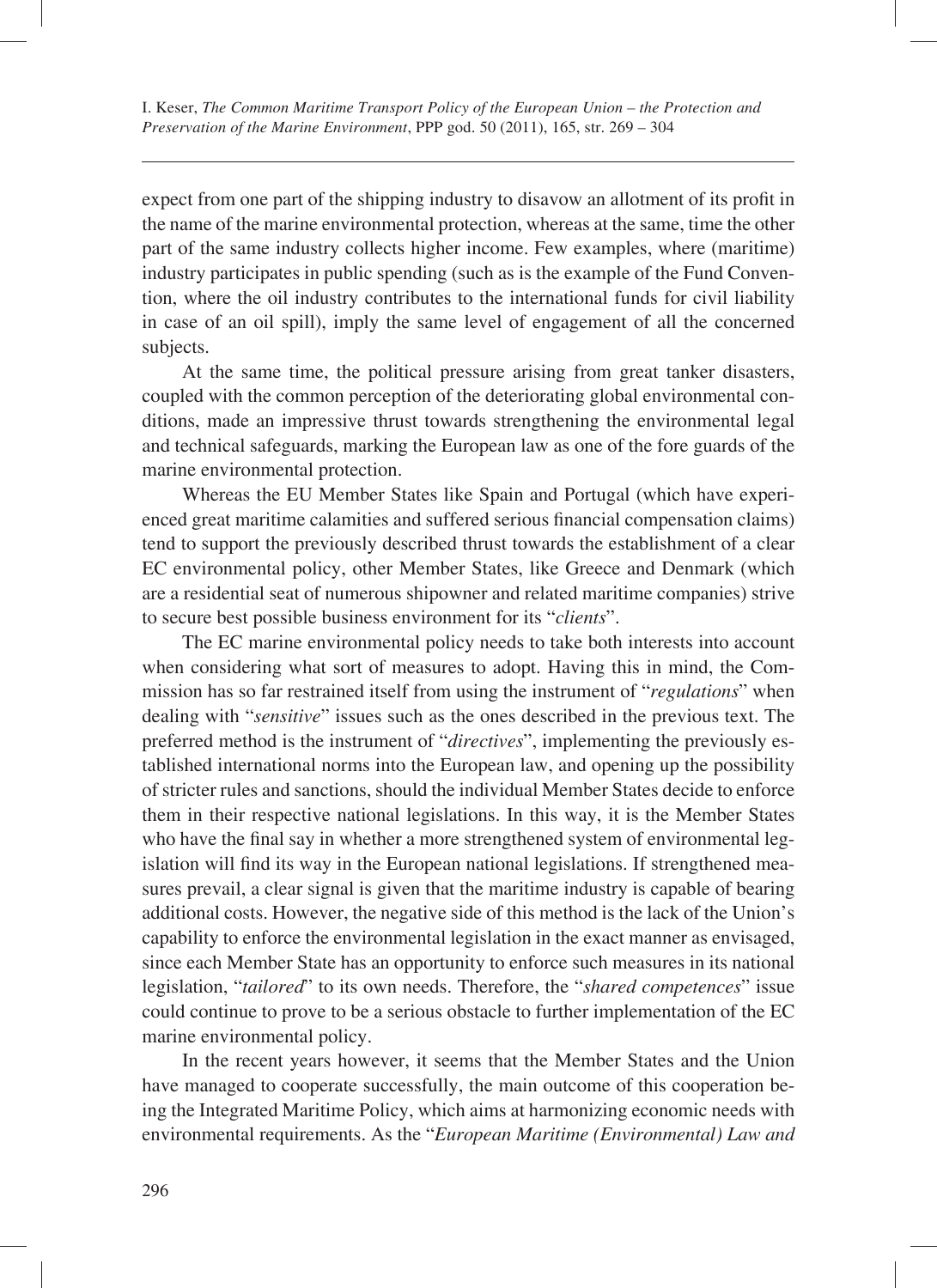*Law of the Sea*" is inter-crossed with numerous international, regional, EC and national legislations, it is of no surprise that a lot of issues remain open, and that legal uncertainty creates serious problems for all the concerned parties. The Integrated Maritime Policy marks a serious attempt to integrate all of the above-mentioned rules into a meaningful and unified entity of law, setting clear and uniformed rules and sanctions. With an exception of the Ship-Source Directive, it seems that the Member States are becoming more tolerable to an increased Union activity (mainly the Commission) in the field of maritime legislation, reaffirming the "*directive*" approach the Commission has chosen. The cooperation also proves that the Union proposals include serious consideration of the Member States' and the industry stakeholders' interests and needs.

If this new era of "*joint-venture*" of the Member States and the Union in creating the EC marine environmental policy continues, especially under the auspices of the Integrated Maritime Policy program, the EC marine environmental policy will surely take the leading position in the global efforts of the protection and preservation of the marine environment, and set standards to be adhered to when considering the future international harmonization of the environmental policy.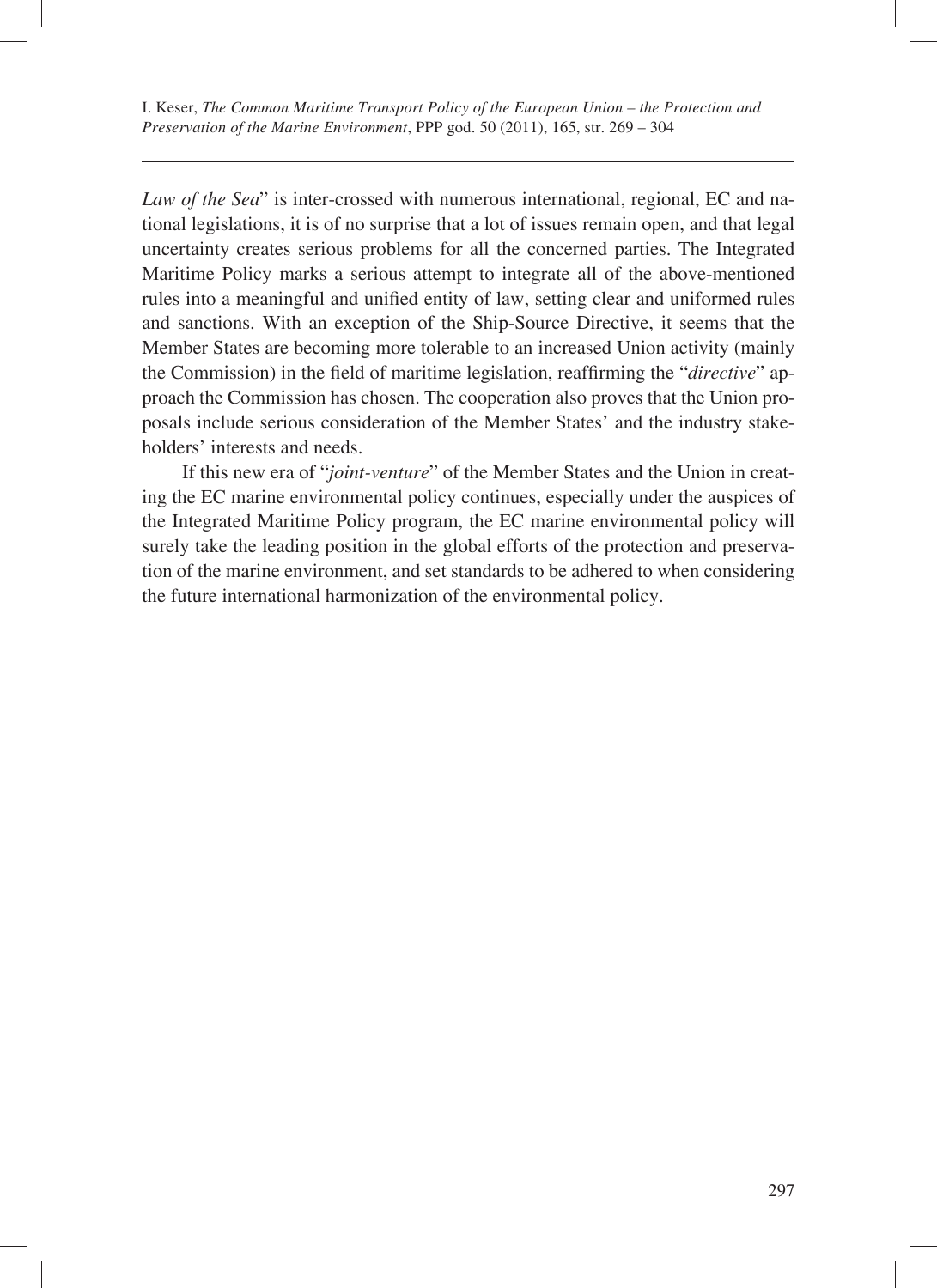#### **LIST OF REFERENCES**

#### **Books and Articles**

- *Carbone, Segio M., Schiano di Pepe, Lorenzo*, Uniform Law and Conflicts in private Enforcement of Environmental Law: the Maritime Sector and Beyond, in: Journal of International Maritime Law, 2007, pp. 21-51.
- *Chuah, Jason*, The Third EU Maritime Safety Package- Objectives and Challenges, in: The Journal of International Maritime Law, Vol. 15, 2009, pp. 271-273.
- *Chichowski, Rachel A*., Litigation and environmental protection in the European Union, Gemeinschaftsgüter: Recht, Politik und Ökonomie, Preprints aus der Max-Planck-Projektgruppe Recht der Gemeinschaftsgüter, Bonn, 2000/5.
- *De la Fayette, Louise Angelique*, Compensation for Environmental Damage in Maritime Liability Regimes, in: A. Kirchner (ed.), International Maritime Environmental Law, pp. 231-265.
- *Farantouris, Nikolaos E*., European Integration and Maritime Transport, Ant. N. Sakkoulas, Athens, 2003.
- *Foley, Vincent J., Nolan, Christopher R*., The Erika Judgment- Environmental Liability and Places of Refuge: A Sea Change in Civil and Criminal Responsibility that the Maritime Community Must Heed, in: Tulane Maritime Law Journal, 2008, Vol. 33, pp. 41-78.
- *Frank, Veronica*, The European Community and Marine Environmental Protection in the International Law of the Sea, Implementing Global Obligations at the Regional Level, Martinus Nijhoff Publishers, Publication on Ocean Development, Volume 58, 2006
- *Martin Osante, Jose-Manuel*, Competition and the European Union Directive on Criminal Penalties for Ship-Source Pollution, Revista de Derecho del Transporte, Vol. 1, 2008, pp. 145-159.
- *Nesterowicz,Malgorzata A*., The Application oft he Environmental Liability Directive to damage caused by pollution from ships, in Lloyd's Maritime and Commercial Law Quarterly, 2007, pp. 107-118.
- *Pallis, Athanasios A*., The Common EU Maritime Transport Policy, Policy Europeanisation in the 1990s, Ashgate, 2002.
- *Rothenberg Eric B., Nicksin Robert S.*, in: Tulane Maritime Law Journal, Vol. 33:137, 2008, pp. 137-163.
- *Smeel, Frank*, International Civil Litigation and the Pollution of the Marine Environment, in : J.Basedow et. al. (eds.), The Hamburg Lectures on Maritime Affairs 2007&2008, Hamburg Studies on Maritime Affairs 16, pp. 77-118.
- *Stevens, Handley,* Transport Policy in the European Union, Palgrave Macmililan, 2003.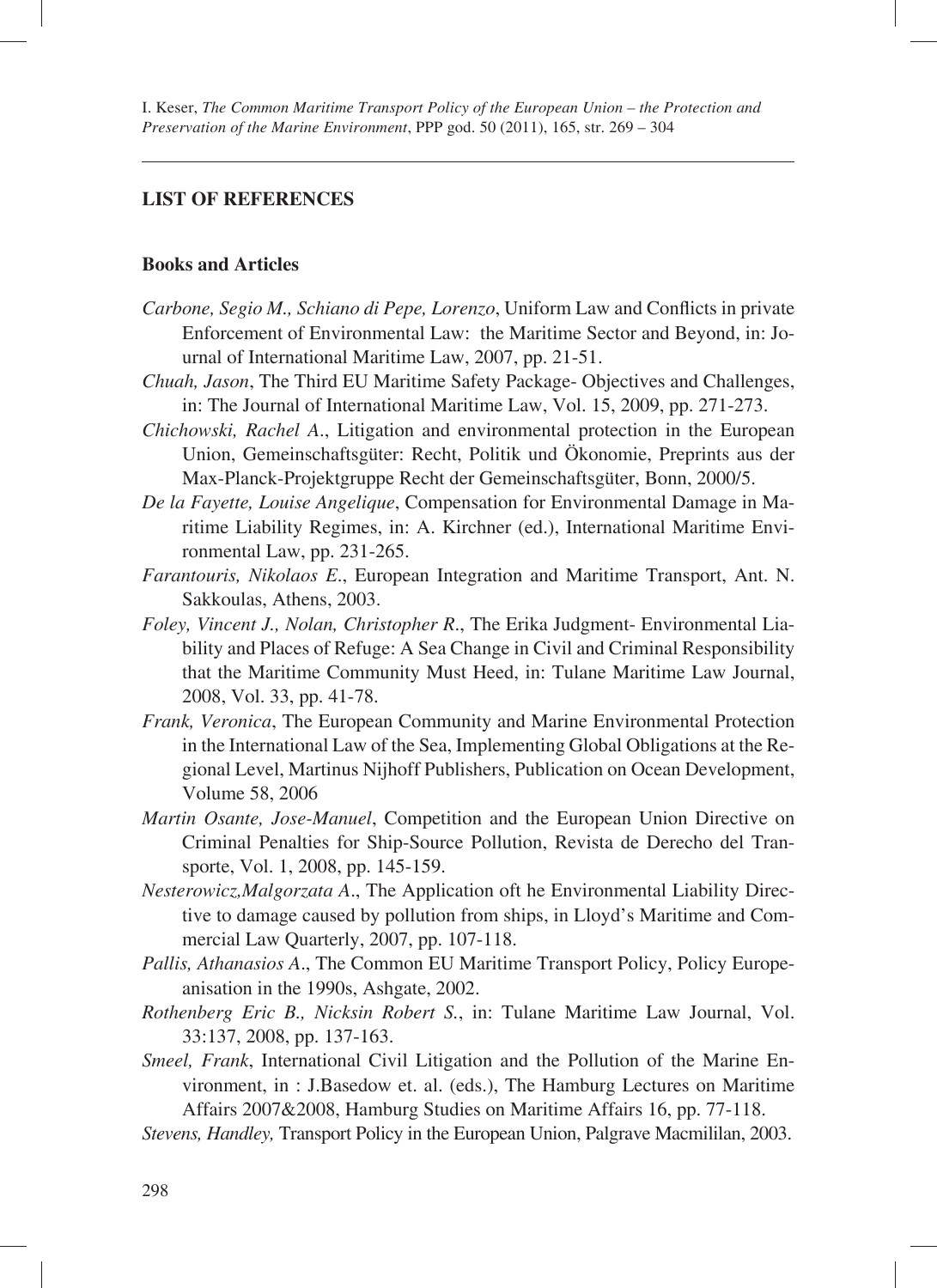### **Documents**

- 98/249/EC: Council Decision of 7 October 1997 on the conclusion of the Convention for the protection of the marine environment of the north-east Atlantic, OJ L 104.
- Council Directive 67/548/EEC of 27 June 1967 on the approximation of laws, regulations and administrative provisions relating to the classification, packaging and labeling of dangerous substances, OJ L 196.
- First Environmental Action Programme, 22.11.1973, OJ C112, 20.12.1973
- Second Environmental Action Programme 17.5.1977, OJ C139, 13.6.1977
- Third Environmental Action Programme 17.2.1983, OJ C46/1, 17.2.1983
- Single European Act (SEA), OJ L 169, 29.06.1987
- Treaty on European Union (Maastricht Treaty) OJ C 191 of 29.07.1992
- Treaty of Amsterdam, OJ C 340 of 10.11.1997
- Treaty of Lisbon, OJ C 306, 17.12.2007
- Council Directive 79/409/EEC of 2 April 1979 on the conservation of wild birds, OJ L 103, and Council Directive 92/43/EEC of 21 May 1992 on the conservation of natural habitats and of wild fauna and flora, OJ L 206.
- Directive 2004/35/EC of the European Parliament and of the Council of 21 April 2004 on environmental liability with regard to the prevention and remedying of environmental damage, OJ L 143.
- Directive 2001/106/EC of the European Parliament and of the Council of 19 December 2001 amending Council Directive 95/21/EC concerning the enforcement in respect of shipping, using Community ports and sailing in the waters under the jurisdiction of the Member States, of international standards for ship safety, pollution prevention and shipboard living and working conditions (Port State Control Directive), OJ L 19/17
- Directive 2001/105/EC of the European Parliament and of the Council of 19 December 2001 amending Council Directive 94/57/EC on common rules and standards for ship inspection and survey organizations and for the relevant activities of maritime administrations (Text with EEA relevance), OJ L 19
- Regulation (EC) No 417/2002 of the European Parliament and of the Council of 18 February 2002 on the accelerated phasing-in of double hull or equivalent design requirements for single hull oil tankers and repealing Council Regulation (EC) No 2978/94 OJ L 64
- Regulation (EC) No 1406/2002 of the European Parliament and of the Council of 27 June 2002 establishing a European Maritime Safety Agency (Text with EEA relevance), OJ L 208
- Regulation (EC) No 392/2009 of the European Parliament and of the Council of 23 April 2009 on the liability of carriers of passengers by sea in the event of accidents L 131/24, 28.5.2009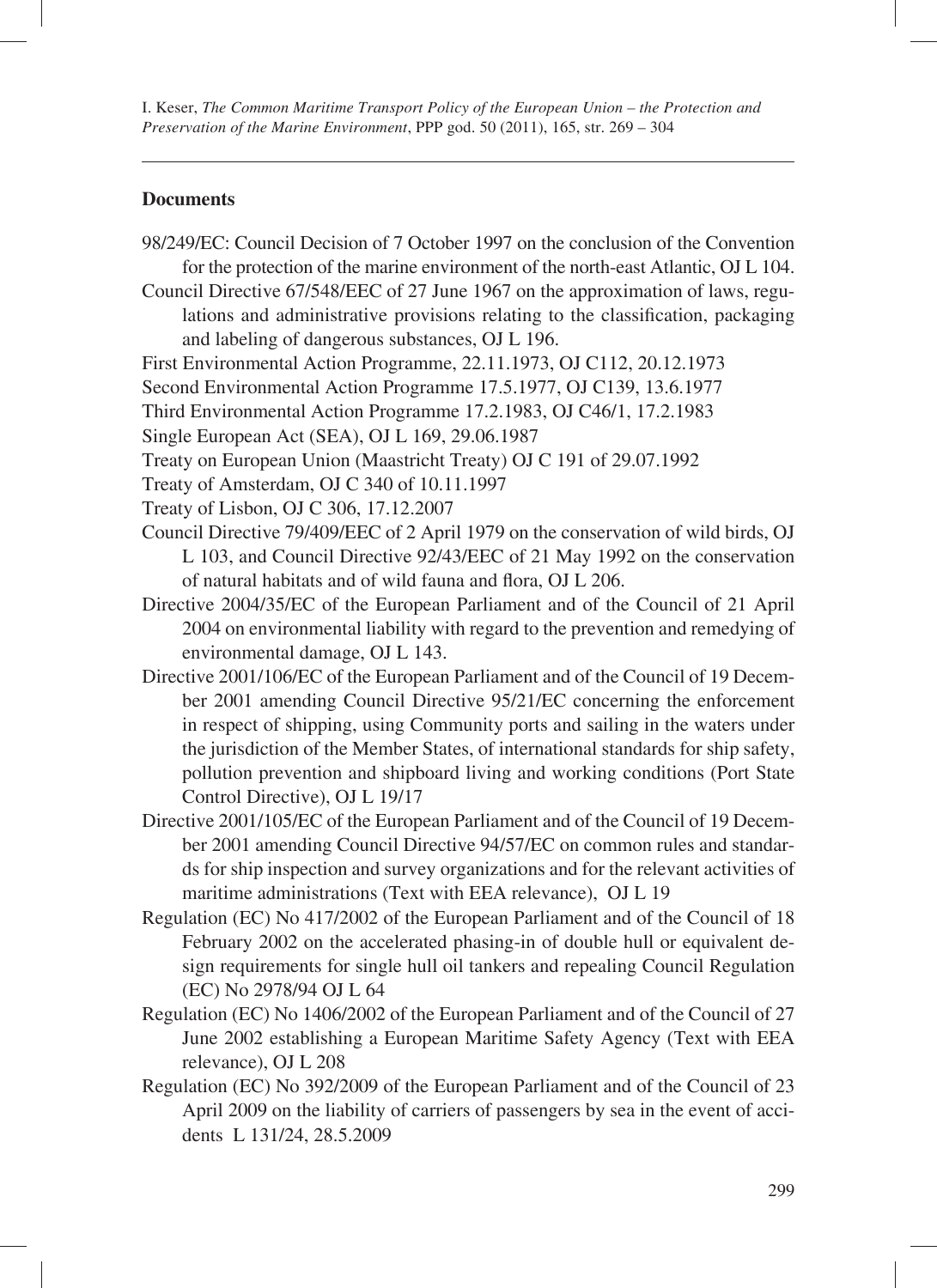- Directive 2009/21 EC of the European Parliament and of the Council of 23 April 2009 on compliance with flag State requirements, OJ L 131/132
- Directive 2009/15 EC of the European Parliament and of the Council of 23 April 2009 on common rules and standards for ship inspection and survey organizations and for the relevant activities of marine administrations, OJ L 131/47
- Regulation (EC) No 391/2009 of the European Parliament and of the Council of 23 April 2009 on common rules and standards for ship inspection and survey organizations (Text with EEA relevance), OJ L 131
- Directive 2009/17/EC of 23 April 2009 amending Directive 2002/59/EC establishing a Community vessel traffic monitoring and information system, OJ L 131
- Directive 2009/18/EC of the European Parliament and of the Council of 28 May 2009 establishing the fundamental principles governing the investigation of accidents in the maritime transport sector and amending Council Directive 1999/35/EC and Directive 2002/59/EC of the European Parliament and of the Council, OJ L 131
- Directive 2009/16/EC of the European Parliament and of the Council of 23 April 2009 on Port State Control, OJ, L 131; Directive 2009/18/EC of the European Parliament and of the Council of 28 May 2009 establishing the fundamental principles governing the investigation of accidents in the maritime transport sector and amending Council Directive 1999/35/EC and Directive 2002/59/EC of the European Parliament and of the Council, OJ L 131
- Regulation (EC) No 391/2009 of the European Parliament and of the Council of 23 April 2009 on common rules and standards for ship inspection and survey organizations (Text with EEA relevance), OJ L 131
- Directive 2009/20/EC of 23 April 2009 on the insurance of shipowners for maritime claims, OJ L 131
- Directive 2005/35/EC of the European Parliament and of the Council of 7 September 2005 on oil pollution and on the introduction of penalties for infringements, OJ L 255/11
- Council Regulation 4055/86 applying the principle of freedom to provide maritime transport services between Member States and between Member States and third countries [1986] OJ L 378/1, 31th December
- Council Regulation 4056/86 applying Articles 85 and 86 of the Treaty to maritime transport [1986] OJ L 378/4, 13th December
- Council Regulation (EEC) No 4057/86 of 22 December 1986 on unfair pricing practices in maritime transport. OJ 1986 L 378/14
- Council Regulation 4058/86 on co-ordinating actions to safeguard free access to cargoes in ocean trades [1986] OJ L 378/21, 31th December
- Commission Proposal for a Council Regulation establishing a Community ship register and providing for the flying of the Community flag by sea-going vessels [1989] OJ C263/11, 16th October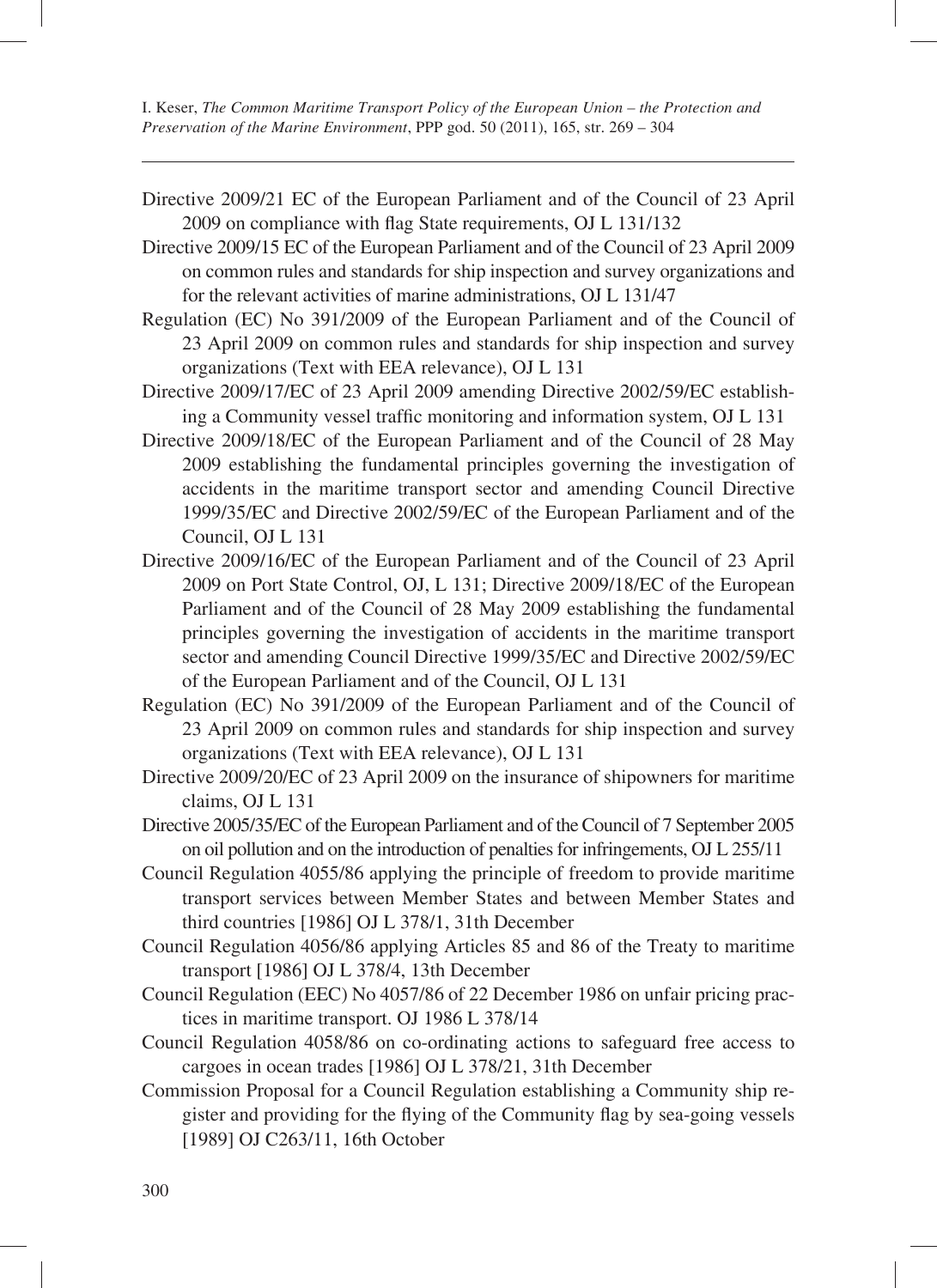- Commission Proposal for a Council Regulation on a common definition of a Community Shipowner [1989] OJ C263/16, 16th October
- Commission Proposal on a Council Regulation applying the freedom to provide services to maritime transport within Member States [1989] OJ C263/17
- Council Regulation 613/91 on the transfer of ships from one register to another within the Community [1991] OJ L 168/1, 15th March
- Council Regulation 479/92 enabling the Commission to grant a group exemption to liner consortia [1992] OJ L 53/3, 29th February
- Council Regulation 3577/92 applying the principle of freedom to provide services to maritime transport within Member States (cabotage) [1992] OJ L 264/7
- Commission Regulation 870/95 on the application of Article 85(3) of the Treaty to certain categories of agreements, decisions and concerted practices between liner shipping companies (consortia) pursuant to Council Regulation 823/2000 on the application of Article 81(3) of the Treaty to certain categories of agreements, decisions and concerted practices between liner shipping companies (consortia) [2000] OJ L 100/24, 20th April 2000
- Commission Communication and Proposals, "Progress towards a Common Transport Policy - Maritime Transport", COM(85)90 final, 19th March [1985] OJ C212/2
- COM(85)90 First Package of EU Measures
- Commission Communication, "A Future for the Community Shipping Industry: Measures to Improve the Operating Conditions of Community Shipping", COM(89)266 final, 3rd August [1989] OJ C263/11-18, 16th October
- COM(89)266 Second Package of EU Measures
- Communication from the Commission to the Council and the European Parliament of 2 October 2002, "*Towards a strategy to protect and conserve the marine environment*" [COM(2002) 539 final – Not published in the Official Journal]
- Proposal for a Directive of the European Parliament and of the Council establishing a Framework for Community Action in the field of Marine Environmental Policy (Marine Strategy Directive), COM(2005) 505 final, SEC 2005/0211 (COD)

### **Case Law**

Case C-167/73, *Commission* v *France*, [1974] ECR 359, [1974] 2 CMLR 216

Case C-13/83, *Parliament* v *Council*, [1985] ECR 1513, [1986] 1 CMLR 138

Case C-308/06, *International Association of Independent Tanker Owners (Intertanko) and Others v Secretary of State for Transport*, [2008] ECR I-4057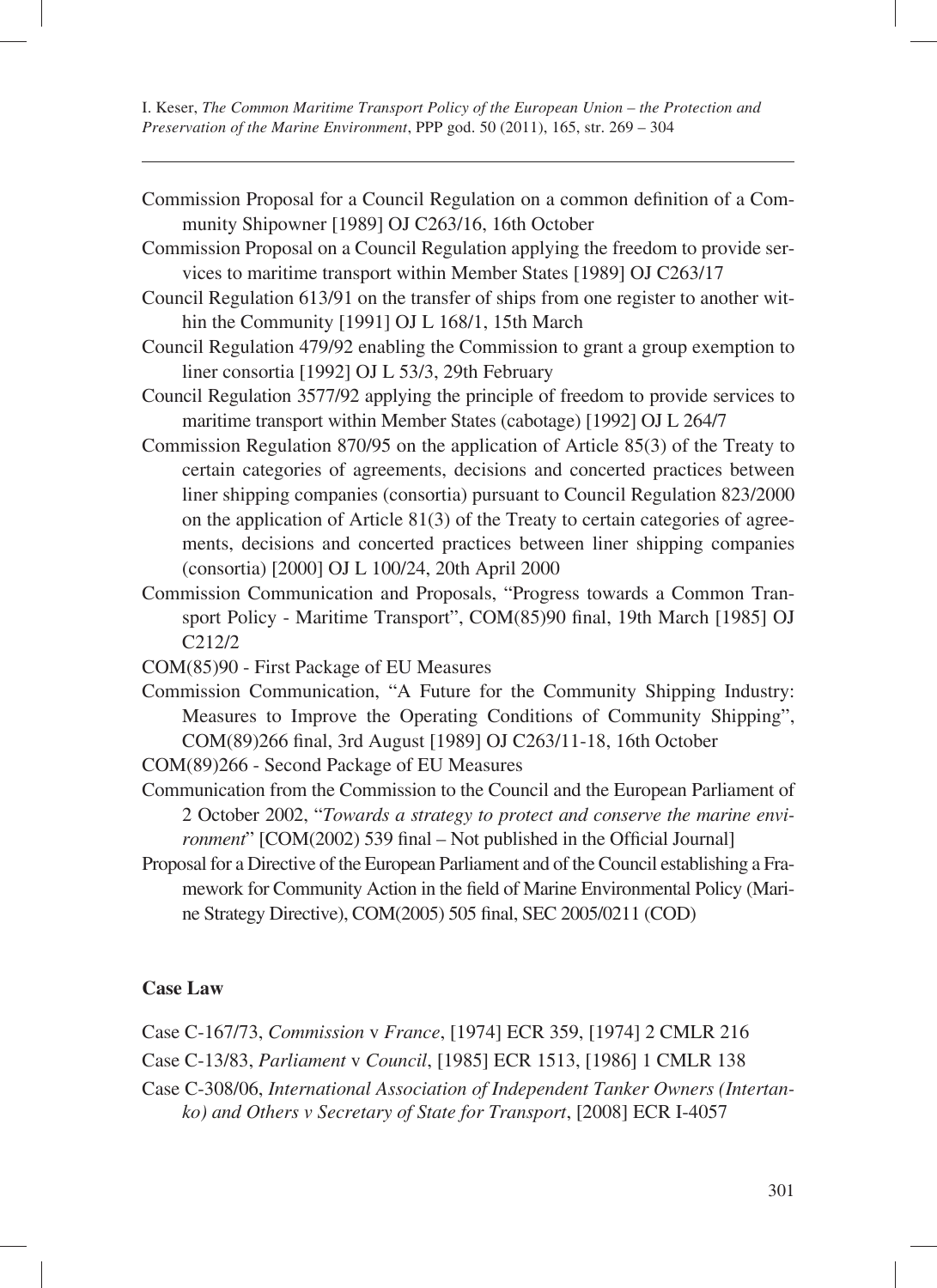### **Internet Sources**

- *Commission*, Towards a New Maritime Strategy, available at: ftp://ftp.cordis.europa.eu/pub/transport/docs/strategy\_en.pdf - last visited on the 19th of September 2011; Shaping Europe's Maritime Future - A Contribution to the Competitiveness of Europe's Maritime Industries, available at: http://aei.pitt. edu/3988/01/000094\_1.pdf
- *Commission*, White Paper European Transport Policy for 2010: time to decide, available at: http://ec.europa.eu/transport/strategies/2001\_white\_paper\_en.htm
- *Commission*, Communication from the Commission to the European Parliament, the Council, the European Economic and Social Committee and the Committee of the Regions, Strategic goals and recommendations for the EU's maritime transport policy until 2018, available at: http://ec.europa.eu/transport/strategies/2018\_maritime\_transport\_strategy\_en.htm
- The 1982 United Nations Convention on the Law of the Sea (UNCLOS) http://www. un.org/Depts/los/index.htm
- 1972 Declaration of the United Nations Conference on the Human Environment Text available at: http://www.unep.org/Documents.Multilingual/Default.asp? documentid=97&articleid=1503
- 1972 Convention on the Prevention of Marine Pollution by Dumping of Wastes and Other Matter More information on the subject available at: http://www.imo.org/ About/Conventions/ListOfConventions/Pages/Convention-on-the-Preventionof-Marine-Pollution-by-Dumping-of-Wastes-and-Other-Matter.aspx
- The 1973 International Convention for the Prevention of Pollution from Ships (MARPOL) More information on the subject available at: http://www.imo.org/ about/conventions/listofconventions/pages/international-convention-for-theprevention-of-pollution-from-ships-(marpol).aspx
- The 1974 International Convention for the Safety of Life at Sea (SOLAS) More information on the subject available at: http://www.imo.org/about/conventions/ listofconventions/pages/international-convention-for-the-safety-of-life-at-sea- (solas),-1974.aspx
- The 1992 International Convention on Civil Liability for Oil Pollution Damage (CLC). More information on the subject available at: http://www.imo.org/ About/Conventions/ListOfConventions/Pages/International-Convention-on-Civil-Liability-for-Oil-Pollution-Damage-(CLC).aspx
- The 1992 International Convention on the Establishment of an International Fund for Compensation for Oil Pollution Damage (Fund Convention) More information on the subject available at: http://www.imo.org/About/Conventions/ListOfConventions/Pages/International-Convention-on-the-Establishment-of-an-International-Fund-for-Compensation-for-Oil-Pollution-Damage-(FUND).aspx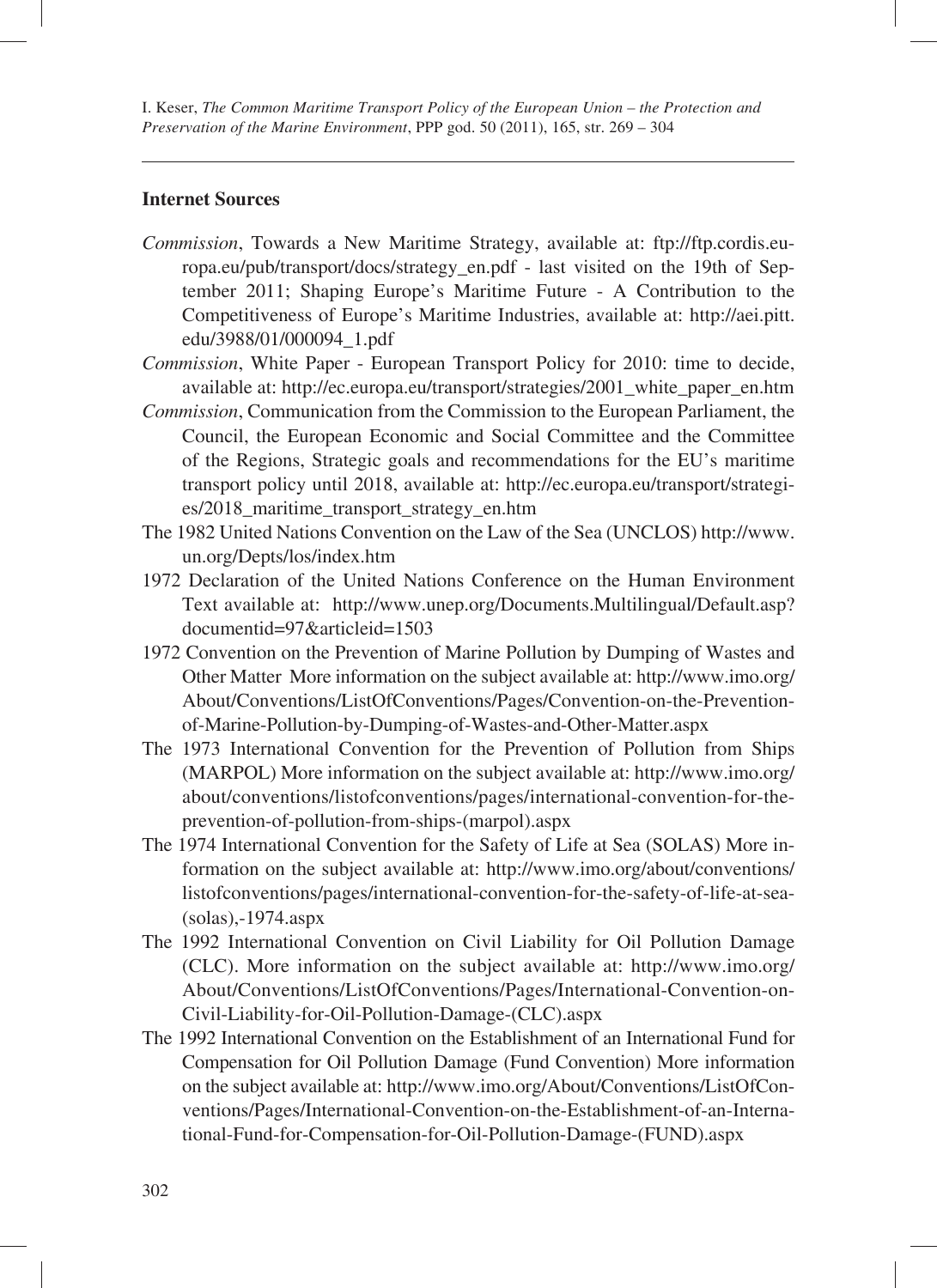- The International Convention on Liability and Compensation for Damage in Connection with the Carriage of Hazardous and Noxious Substances by Sea (HNS Convention) More information on the subject available at: http://www.imo. org/about/conventions/listofconventions/pages/international-convention-onliability-and-compensation-for-damage-in-connection-with-the-carriage-ofhazardous-and-noxious-.aspx
- The 2001 International Convention on Civil Liability for Bunker Oil Pollution Damage (Bunker Convention) More information on the subject available at: http://www.imo. org/About/Conventions/ListOfConventions/Pages/International-Convention-on-Civil-Liability-for-Bunker-Oil-Pollution-Damage-(BUNKER).aspx
- The 1976 International Convention on Limitation of Liability for Maritime Claims (LLMC) More information on the subject available at: http://www.imo.org/ About/Conventions/ListOfConventions/Pages/Convention-on-Limitation-of-Liability-for-Maritime-Claims-(LLMC).aspx
- The 1974 Convention for the Prevention of Marine Pollution from Land-Based Sources Text available at: http://www.opcw.org/chemical-weapons-convention/ related-international-agreements/toxic-chemicals-and-the-environment/marinepollution-from-land-based-sources/
- The 1992 Convention on the Protection of the Marine Environment of the Baltic Sea Area http://www.helcom.fi/Convention/en\_GB/convention/ - this Convention replaces the 1974 Convention on the same matter
- The 1995 Convention for the Protection of the Marine Environment and the Coastal Region of the Mediterranean (Barcelona Convention) http://www.unep.ch/ regionalseas/regions/med/t\_barcel.htm – replaces the 1976 Convention for the Protection Of The Mediterranean Sea Against Pollution
- The 1982 United Nations Convention on the Law of the Sea (UNCLOS) http://www. un.org/Depts/los/index.htm
- The International Salvage Union For an official ISU standpoint on the issue, visit: http://www.marine-salvage.com/
- Commission, White Paper on environmental liability, COM(2000) 66 final; available at: http://ec.europa.eu/environment/legal/liability/white\_paper.htm